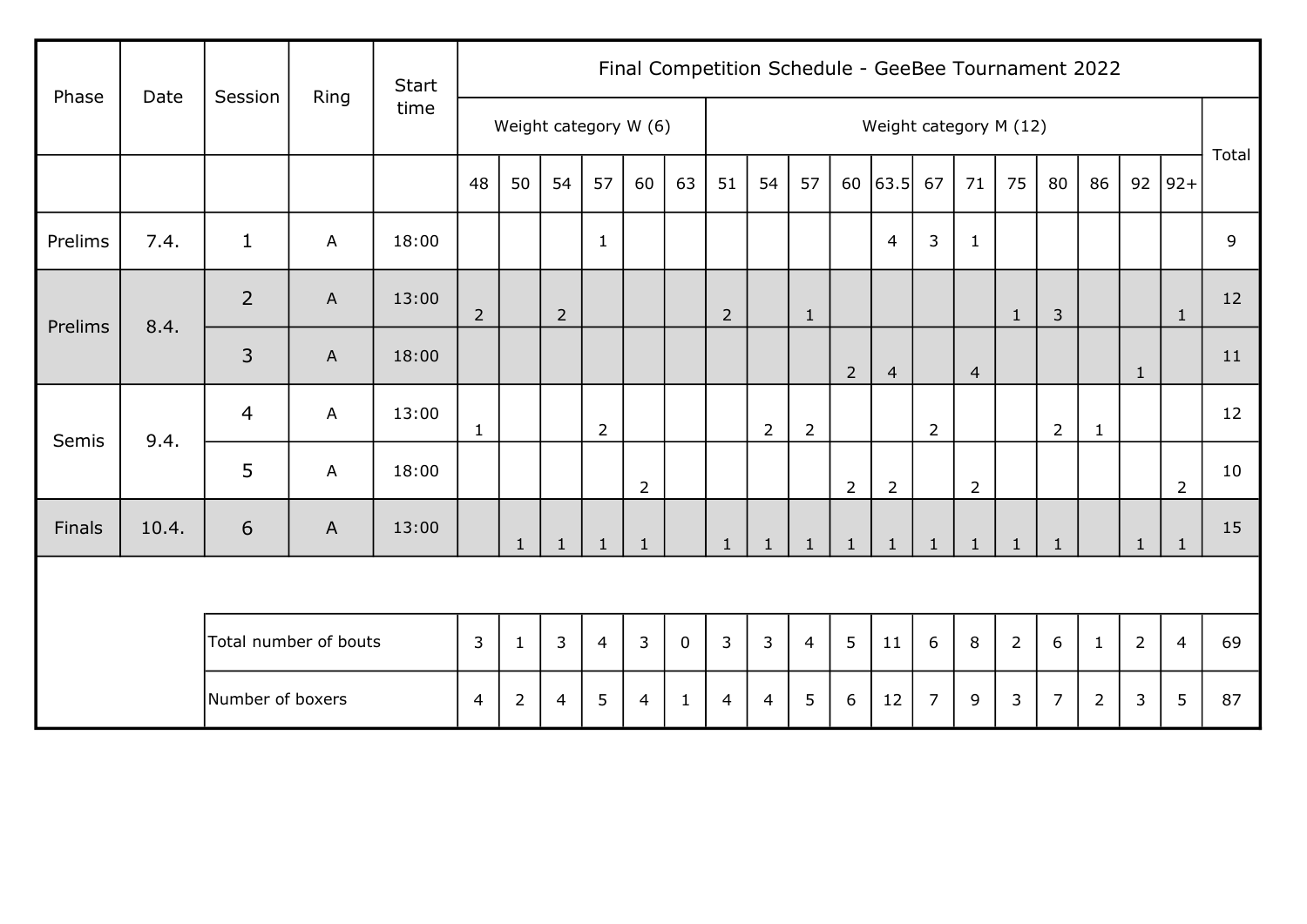



#### **Session 1**

#### **TO 7 HUHTI 2022 18:00**

|                |              | Order Bout Weight Category |              | Corner                    | Name                                             | Seed                                                         | Team<br>Code             | Winner                                                                                            | Result    | <b>Decision</b> |                                  |
|----------------|--------------|----------------------------|--------------|---------------------------|--------------------------------------------------|--------------------------------------------------------------|--------------------------|---------------------------------------------------------------------------------------------------|-----------|-----------------|----------------------------------|
| 1              | 9            | (W57kg)                    |              | <b>RED</b><br><b>BLUE</b> | <b>STANEVA Svetlana</b><br>LUKKARILA Saara       |                                                              | <b>BUL</b><br><b>FIN</b> | <b>RED</b>                                                                                        | <b>WP</b> | 5.0             |                                  |
|                |              |                            | Referee: DEN |                           | <b>ASPELUND Lars</b>                             | Judge 1: EST<br>Judge 2: IRL<br>Judge 3: NOR                 |                          | <b>KAMANIN Vasili</b><br><b>TUCKER Barry</b><br><b>NELSON Tomas</b>                               |           |                 | 30:25<br>30:25<br>30:24          |
|                |              |                            |              |                           |                                                  | Judge 4: SVK<br>Judge 5: SWE                                 |                          | <b>DETTINGER Tomas</b><br><b>KRANTZ Jerger</b>                                                    |           |                 | 30:27<br>30:27                   |
| $\overline{c}$ | $\mathbf{1}$ | (63, 5kg)                  |              | RED<br><b>BLUE</b>        | <b>CALISKAN Mert</b><br><b>KOVACS Richard</b>    |                                                              | GER<br><b>HUN</b>        | <b>BLUE</b>                                                                                       | <b>WP</b> | 3:2             |                                  |
|                |              |                            | Referee: FIN |                           | <b>LENKKERI Gigi</b>                             | Judge 1: EST<br>Judge 2: NOR                                 |                          | <b>KAMANIN Vasili</b><br><b>NUMME Vidar</b>                                                       |           |                 | 27:30<br>29:28                   |
|                |              |                            |              |                           |                                                  | Judge 3:<br>Judge 4: ENG<br>Judge 5: FIN                     | DEN                      | <b>CLAUSEN Rene</b><br><b>INNES Lee</b><br>TIETÄVÄINEN Teemu                                      |           |                 | 30:27<br>28:29<br>27:30          |
| 3              | 2            | (63, 5kg)                  |              | RED                       | <b>MNATSAKANYAN Hamlet</b>                       |                                                              | <b>ARM</b>               | <b>RED</b>                                                                                        | <b>WP</b> | 5:0             |                                  |
|                |              |                            | Referee: FIN | <b>BLUE</b>               | <b>KAZEMI</b> Sayed<br><b>TYNI Pirjo</b>         | Judge 1: FIN                                                 | <b>NOR</b>               | ÅMAN Kari                                                                                         |           |                 | 30:27                            |
|                |              |                            |              |                           |                                                  | Judge 2: DEN<br>Judge 3: IRL<br>Judge 4: SVK<br>Judge 5: FRA |                          | <b>ASPELUND Lars</b><br><b>TUCKER Barry</b><br><b>DETTINGER Tomas</b><br><b>HERISSON Sandrine</b> |           |                 | 30:27<br>30:27<br>30:27<br>29:28 |
|                |              |                            |              |                           |                                                  |                                                              |                          |                                                                                                   |           |                 |                                  |
| 4              | 3            | (63, 5kg)                  |              | <b>RED</b><br><b>BLUE</b> | NIEMELÄINEN Jere<br>TÖNOV Kermo                  |                                                              | <b>FIN</b><br><b>EST</b> | <b>RED</b>                                                                                        | <b>WP</b> | 5:0             |                                  |
|                |              |                            | Referee: DEN |                           | <b>CLAUSEN Rene</b>                              | Judge 1: NOR<br>Judge 2:<br>Judge 3:                         | <b>DEN</b><br>IRL        | <b>NELSON Tomas</b><br><b>ASPELUND Lars</b><br><b>TUCKER Barry</b>                                |           |                 | 30:26<br>30:25<br>30:25          |
|                |              |                            |              |                           |                                                  | Judge 4: ENG<br>Judge 5: FRA                                 |                          | <b>INNES Lee</b><br><b>HERISSON Sandrine</b>                                                      |           |                 | 30:24<br>30:26                   |
| 5              | 4            | (63, 5kg)                  |              | <b>RED</b><br><b>BLUE</b> | <b>LYNCH Reese</b><br><b>KOVTUN Ihor</b>         |                                                              | SCO<br><b>UKR</b>        | <b>RED</b>                                                                                        | <b>WP</b> | 5:0             |                                  |
|                |              |                            | Referee: FIN |                           | RAUMA Jani                                       | Judge 1: FIN<br>Judge 2: EST                                 |                          | LENKKERI Gigi<br><b>KAMANIN Vasili</b>                                                            |           |                 | 30:27<br>30:27                   |
|                |              |                            |              |                           |                                                  | Judge 3: NOR<br>Judge 4: SVK<br>Judge 5:                     | SWE                      | <b>NUMME Vidar</b><br><b>DETTINGER Tomas</b><br><b>KRANTZ Jerger</b>                              |           |                 | 30:27<br>30:27<br>30:27          |
|                |              |                            |              |                           |                                                  |                                                              |                          |                                                                                                   |           |                 |                                  |
| 6              | 5            | (67kg)                     |              | <b>RED</b><br><b>BLUE</b> | <b>ENOLA Juuso</b><br>HAKOBKOKHYAN Harytyan      |                                                              | <b>FIN</b><br><b>ARM</b> | <b>BLUE</b>                                                                                       | <b>WP</b> | 5:0             |                                  |
|                |              |                            | Referee: NOR |                           | <b>NELSON Tomas</b>                              | Judge 1: DEN<br>Judge 2: FRA                                 |                          | <b>CLAUSEN Rene</b><br><b>HERISSON Sandrine</b>                                                   |           |                 | 27:30<br>28:29                   |
|                |              |                            |              |                           |                                                  | Judge 3: IRL<br>Judge 4: SVK<br>Judge 5: ENG                 |                          | <b>TUCKER Barry</b><br><b>DETTINGER Tomas</b><br><b>INNES Lee</b>                                 |           |                 | 28:29<br>27:30<br>27:30          |
|                |              |                            |              |                           |                                                  |                                                              |                          |                                                                                                   |           |                 |                                  |
| $\overline{7}$ | 6            | (67kg)                     |              | <b>RED</b><br><b>BLUE</b> | <b>KARHANIN Semjon</b><br><b>SKOGHEIM Martin</b> |                                                              | <b>EST</b><br><b>NOR</b> | <b>BLUE</b>                                                                                       | <b>WP</b> | 5:0             |                                  |
|                |              |                            | Referee: FIN |                           | TIETÄVÄINEN Teemu                                | Judge 1: FIN                                                 |                          | ÅMAN Kari                                                                                         |           |                 | 27:30                            |
|                |              |                            |              |                           |                                                  | Judge 2: DEN<br>Judge 3: FIN                                 |                          | <b>ASPELUND Lars</b><br><b>MUSTONEN Jarno</b>                                                     |           |                 | 27:30<br>26:30                   |
|                |              |                            |              |                           |                                                  | Judge 4: SVK<br>Judge 5: SWE                                 |                          | <b>DETTINGER Tomas</b><br><b>KRANTZ Jerger</b>                                                    |           |                 | 27:30<br>27:30                   |
| 8              | $7^{\circ}$  | (67kg)                     |              | <b>RED</b>                | <b>FODOR Milan</b>                               |                                                              | <b>HUN</b>               | <b>RED</b>                                                                                        | <b>WP</b> | 5:0             |                                  |
|                |              |                            | Referee: SWE | <b>BLUE</b>               | <b>JALERVO Andreas</b><br><b>KRANTZ Jerger</b>   | Judge 1: FRA                                                 | <b>FIN</b>               | <b>HERISSON Sandrine</b>                                                                          |           |                 | 30:27                            |
|                |              |                            |              |                           |                                                  | Judge 2: EST<br>Judge 3: DEN<br>Judge 4: NOR<br>Judge 5: IRL |                          | <b>KAMANIN Vasili</b><br><b>CLAUSEN Rene</b><br><b>NUMME Vidar</b><br><b>TUCKER Barry</b>         |           |                 | 29:28<br>30:27<br>30:26<br>30:27 |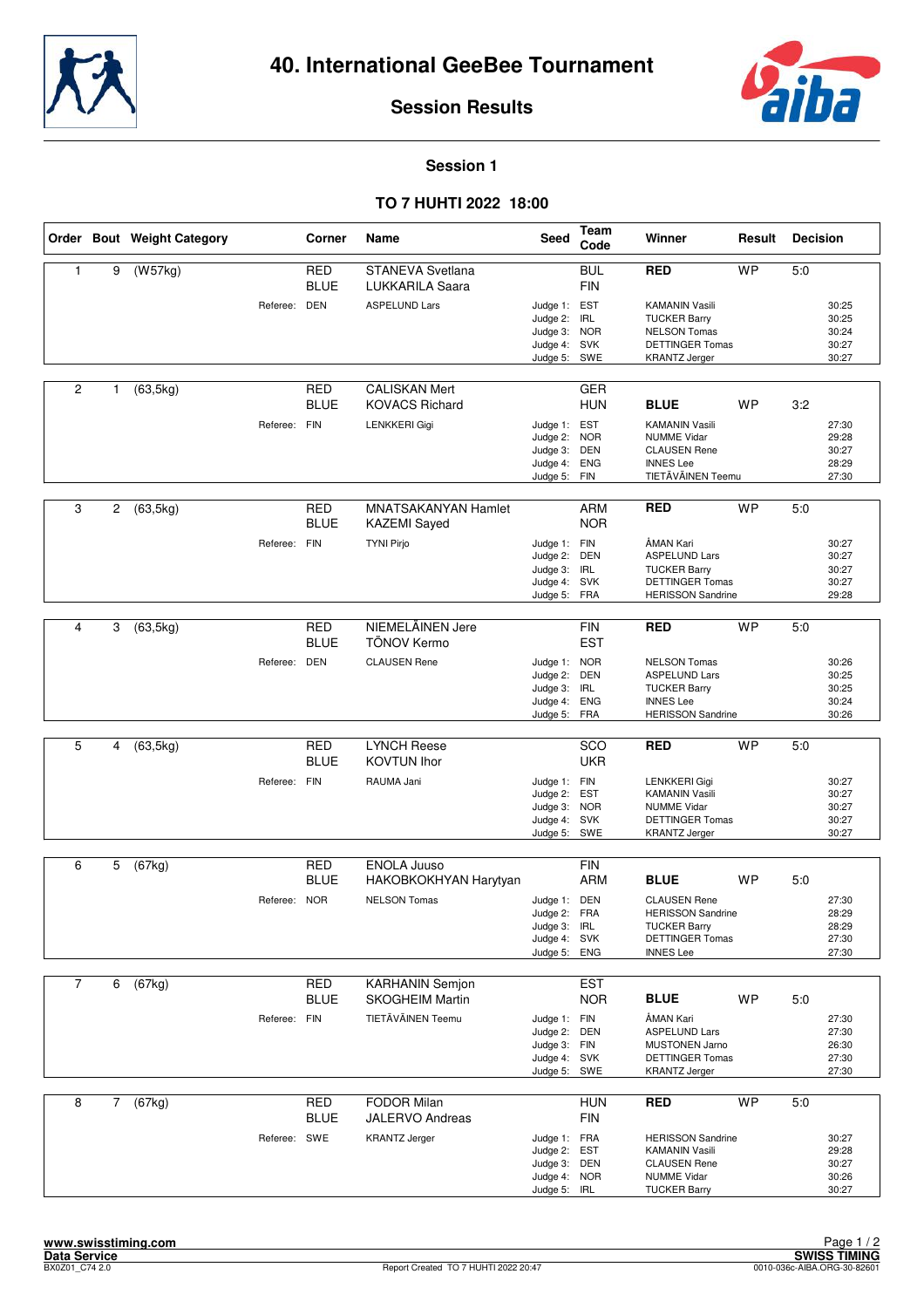



#### **Session 1**

#### **TO 7 HUHTI 2022 18:00**

|   |   | Order Bout Weight Category |          | Corner                    | Name                                         | Seed                                                                         | Team<br>Code      | Winner                                                                                                | Result    | <b>Decision</b>                           |
|---|---|----------------------------|----------|---------------------------|----------------------------------------------|------------------------------------------------------------------------------|-------------------|-------------------------------------------------------------------------------------------------------|-----------|-------------------------------------------|
| 9 | 8 | (71kg)                     |          | <b>RED</b><br><b>BLUE</b> | <b>TOLONEN Hannes</b><br><b>AKBAR Harris</b> |                                                                              | FIN<br><b>ENG</b> | <b>BLUE</b>                                                                                           | <b>WP</b> | 5:0                                       |
|   |   |                            | Referee: | SVK                       | <b>DETTINGER Tomas</b>                       | Judge 1: DEN<br>Judge 2: FIN<br>Judge 3: EST<br>Judge 4: NOR<br>Judge 5: ENG |                   | <b>ASPELUND Lars</b><br>RAUMA Jani<br><b>KAMANIN Vasili</b><br><b>NUMME Vidar</b><br><b>INNES</b> Lee |           | 27:30<br>25:30<br>27:30<br>27:30<br>27:30 |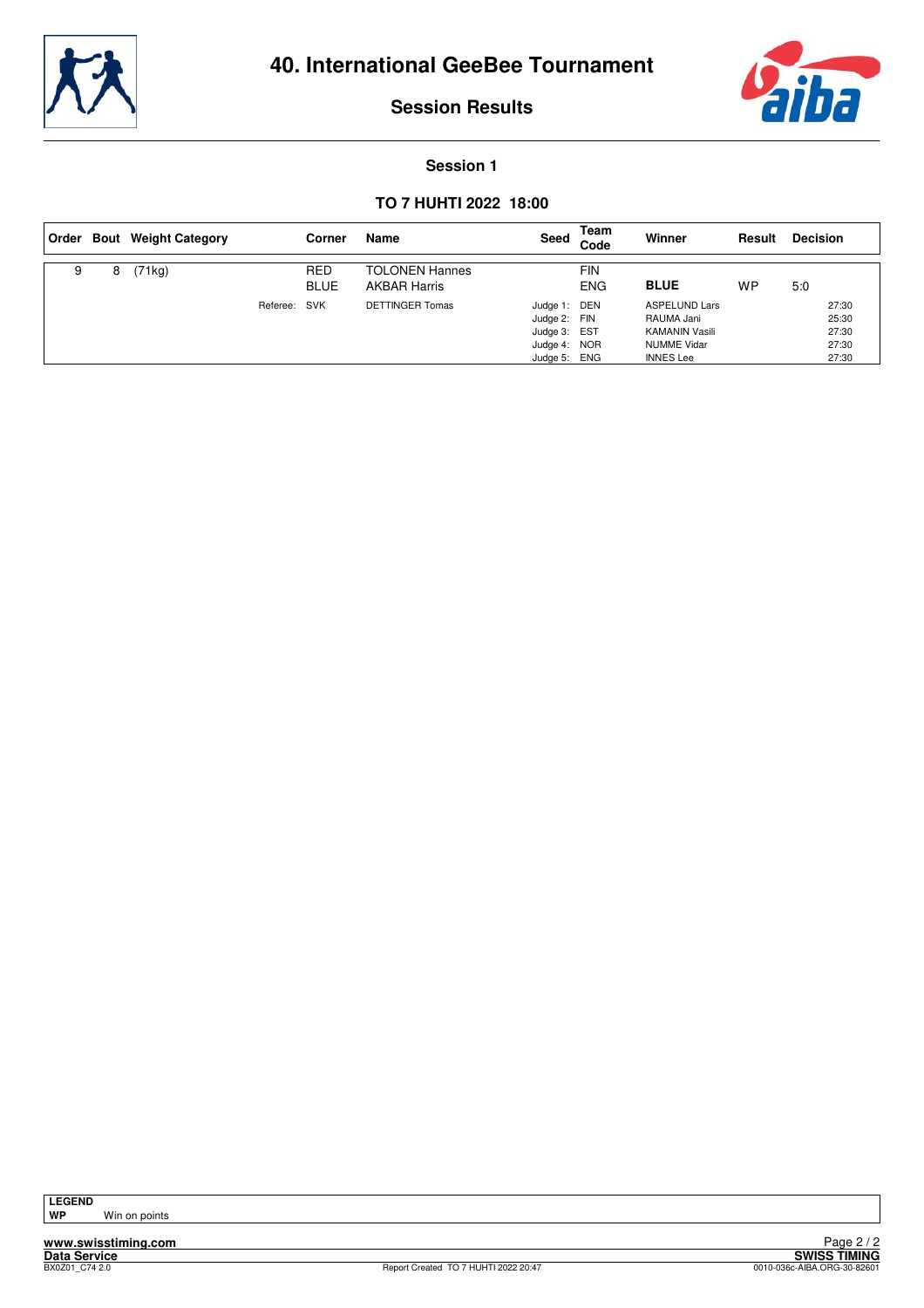



#### **Session 2**

#### **PE 8 HUHTI 2022 13:00**

|                |    | Order Bout Weight Category |              | Corner                    | Name                                                 | Seed                                                                         | Team<br>Code             | Winner                                                                                                                | Result       | <b>Decision</b> |                                           |
|----------------|----|----------------------------|--------------|---------------------------|------------------------------------------------------|------------------------------------------------------------------------------|--------------------------|-----------------------------------------------------------------------------------------------------------------------|--------------|-----------------|-------------------------------------------|
| $\mathbf{1}$   | 18 | (W48kg)                    |              | <b>RED</b><br><b>BLUE</b> | <b>ASENOVA Sevda</b><br><b>KIRPPU Noora</b>          |                                                                              | <b>BUL</b><br><b>FIN</b> | <b>RED</b>                                                                                                            | <b>WP</b>    | 5.0             |                                           |
|                |    |                            | Referee: NOR |                           | <b>NUMME Vidar</b>                                   | Judge 1: DEN<br>Judge 2: IRL<br>Judge 3: SVK<br>Judge 4: SWE<br>Judge 5:     | FRA                      | <b>ASPELUND Lars</b><br><b>TUCKER Barry</b><br>DITTINGER Tomas<br><b>KRANTZ Jerger</b><br><b>HERISSON Sandrine</b>    |              |                 | 30:27<br>30:27<br>30:26<br>30:27<br>30:24 |
| $\overline{2}$ | 19 | $\overline{(W48kg)}$       |              | <b>RED</b><br><b>BLUE</b> | VÄÄRÄLÄ Riikka<br><b>LUNDEN Sofia</b>                |                                                                              | <b>FIN</b><br><b>FIN</b> | <b>RED</b>                                                                                                            | <b>WP</b>    | 3:2             |                                           |
|                |    |                            | Referee: EST |                           | <b>KAMANIN Vasili</b>                                | Judge 1: DEN<br>Judge 2:<br>Judge 3: SVK<br>Judge 4: SWE<br>Judge 5: FIN     | <b>FIN</b>               | <b>CLAUSEN Rene</b><br>ÅMAN Kari<br><b>DITTINGER Tomas</b><br><b>KRANTZ Jerger</b><br><b>MUSTONEN Jarno</b>           |              |                 | 29:28<br>27:30<br>26:30<br>29:28<br>29:28 |
| 3              | 20 | (W54kg)                    |              | RED<br><b>BLUE</b>        | <b>HAKKARAINEN Jonna</b><br>PETROVA Stanimira        |                                                                              | <b>FIN</b><br><b>BUL</b> | <b>BLUE</b>                                                                                                           | <b>WP</b>    | 5:0             |                                           |
|                |    |                            | Referee: IRL |                           | <b>TUCKER Barry</b>                                  | Judge 1: DEN<br>Judge 2: NOR<br>Judge 3: FRA<br>Judge 4:<br>Judge 5: FIN     | <b>DEN</b>               | <b>CLAUSEN Rene</b><br><b>NELSON Tomas</b><br><b>HERISSON Sandrine</b><br><b>ASPELUND Lars</b><br>TIETÄVÄINEN Teemu   |              |                 | 25:30<br>25:30<br>28:29<br>27:30<br>27:30 |
| 4              | 21 | (W54kg)                    |              | <b>RED</b><br><b>BLUE</b> | <b>CRUVEILLIER Caroline</b><br><b>JOKIAHO Emma</b>   |                                                                              | <b>FRA</b><br><b>FIN</b> | <b>RED</b>                                                                                                            | <b>WP</b>    | 4:1             |                                           |
|                |    |                            | Referee: DEN |                           | <b>ASPELUND Lars</b>                                 | Judge 1: EST<br>Judge 2:<br>Judge 3: FIN<br>Judge 4: FRA<br>Judge 5: ENG     | <b>NOR</b>               | <b>KAMANIN Vasili</b><br><b>NUMME Vidar</b><br><b>TYNI Pirjo</b><br><b>HERISSON Sandrine</b><br><b>INNES Lee</b>      |              |                 | 29:28<br>30:27<br>30:27<br>30:27<br>28:29 |
| 5              | 10 | (51kg)                     |              | <b>RED</b>                | <b>AHMED Ageel</b>                                   |                                                                              | SCO                      |                                                                                                                       |              |                 |                                           |
|                |    |                            | Referee: FIN | <b>BLUE</b>               | <b>BERNATH Attila</b><br>ÅMAN Kari                   | Judge 1: FIN<br>Judge 2: NOR<br>Judge 3: FIN<br>Judge 4: DEN<br>Judge 5:     | <b>HUN</b><br><b>NOR</b> | <b>BLUE</b><br>LENKKERI Gigi<br><b>NUMME Vidar</b><br><b>TYNI Pirjo</b><br><b>CLAUSEN Rene</b><br><b>NELSON Tomas</b> | <b>WP</b>    | 3:2             | 28:29<br>30:27<br>27:30<br>27:30<br>30:27 |
| 6              | 11 | (51kg)                     |              | RED                       | <b>MOROSOV Allan</b>                                 |                                                                              | <b>EST</b>               |                                                                                                                       |              |                 |                                           |
|                |    |                            | Referee: SVK | <b>BLUE</b>               | <b>PANDAY Sandip</b><br><b>DITTINGER Tomas</b>       | Judge 1: DEN                                                                 | FIN                      | <b>BLUE</b><br><b>ASPELUND Lars</b>                                                                                   | <b>RSC-I</b> | R <sub>3</sub>  | 18:20                                     |
|                |    |                            |              |                           |                                                      | Judge 2:<br>Judge 3: FRA<br>Judge 4: FIN<br>Judge 5: ENG                     | <b>EST</b>               | KAMANIN Vasili<br><b>HERISSON Sandrine</b><br>TIETÄVÄINEN Teemu<br><b>INNES Lee</b>                                   |              |                 | 18:20<br>19:19<br>17:20<br>19:19          |
| $\overline{7}$ | 12 | (57kg)                     |              | RED<br><b>BLUE</b>        | <b>IBRAHIM Nebil</b><br><b>RISSANEN Lassi</b>        |                                                                              | SWE<br><b>FIN</b>        | <b>RED</b>                                                                                                            | <b>WP</b>    | 5:0             |                                           |
|                |    |                            | Referee:     | DEN                       | <b>CLAUSEN Rene</b>                                  | Judge 1: EST<br>Judge 2: SWE<br>Judge 3: SVK<br>Judge 4: IRL<br>Judge 5: FIN |                          | <b>KAMANIN Vasili</b><br><b>KRANTZ Jerger</b><br><b>DITTINGER Tomas</b><br><b>TUCKER Barry</b><br>RAUMA Jani          |              |                 | 30:27<br>30:27<br>30:27<br>30:27<br>30:27 |
| 8              | 13 | (75kg)                     |              | <b>RED</b><br><b>BLUE</b> | <b>GEDMINAS Mindaugas</b><br><b>RICHARDSON Lewis</b> |                                                                              | <b>NOR</b><br><b>ENG</b> | <b>BLUE</b>                                                                                                           | <b>WO</b>    |                 |                                           |
|                |    |                            | Referee:     |                           |                                                      | Judge 1:<br>Judge 2:                                                         |                          |                                                                                                                       |              |                 |                                           |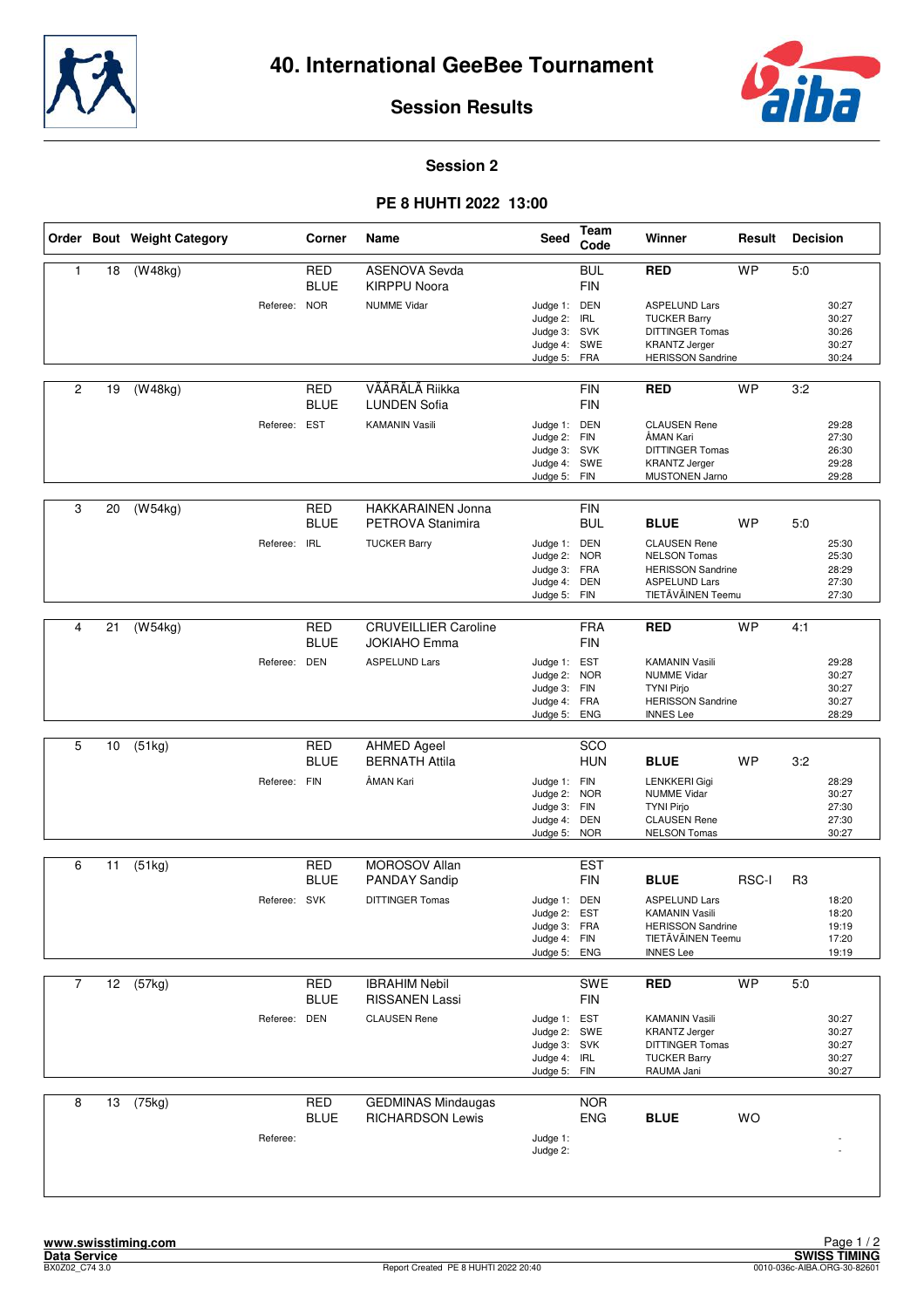



#### **Session 2**

#### **PE 8 HUHTI 2022 13:00**

|    |    | Order Bout Weight Category |          | Corner                    | Name                                            | Seed                                                                     | <b>Team</b><br>Code                                  | Winner                                                                                                                 | Result    | <b>Decision</b>                           |  |
|----|----|----------------------------|----------|---------------------------|-------------------------------------------------|--------------------------------------------------------------------------|------------------------------------------------------|------------------------------------------------------------------------------------------------------------------------|-----------|-------------------------------------------|--|
| 9  | 14 | (80kg)                     |          | <b>RED</b><br><b>BLUE</b> | <b>GLADISEV Dmitri</b><br><b>NYSTEDT Nikita</b> |                                                                          | <b>EST</b><br><b>FIN</b>                             | <b>BLUE</b>                                                                                                            | <b>WP</b> | 5:0                                       |  |
|    |    |                            | Referee: | SWE                       | <b>KRANTZ Jerger</b>                            | Judge 1:<br>Judge 2:<br>Judge 3:<br>Judge 4:<br>Judge 5: SVK             | <b>DEN</b><br><b>NOR</b><br><b>IRL</b><br><b>FIN</b> | <b>ASPELUND Lars</b><br><b>NUMME Vidar</b><br><b>TUCKER Barry</b><br><b>LENKKERI Gigi</b><br><b>DITTINGER Tomas</b>    |           | 27:30<br>27:30<br>26:30<br>27:30<br>28:29 |  |
| 10 | 15 | (80kg)                     |          | <b>RED</b><br><b>BLUE</b> | <b>VAITTINEN Topias</b><br><b>CROTTY George</b> |                                                                          | <b>FIN</b><br><b>ENG</b>                             | <b>BLUE</b>                                                                                                            | <b>WP</b> | 5.0                                       |  |
|    |    |                            | Referee: | <b>NOR</b>                | <b>NELSON Tomas</b>                             | Judge 1:<br>Judge 2: EST<br>Judge 3: SWE<br>Judge 4: FRA<br>Judge 5: FIN | <b>ENG</b>                                           | <b>INNES Lee</b><br><b>KAMANIN Vasili</b><br><b>KRANTZ Jerger</b><br><b>HERISSON Sandrine</b><br><b>MUSTONEN Jarno</b> |           | 25:30<br>26:30<br>25:30<br>24:30<br>25:30 |  |
| 11 | 16 | (80kg)                     |          | <b>RED</b><br><b>BLUE</b> | <b>YOKA Axel</b><br><b>MENDOZA Erik</b>         |                                                                          | <b>FRA</b><br><b>SWE</b>                             | <b>BLUE</b>                                                                                                            | <b>WP</b> | 5:0                                       |  |
|    |    |                            | Referee: | <b>FIN</b>                | TIETÄVÄINEN Teemu                               | Judge 1:<br>Judge 2:<br>Judge 3:<br>Judge 4:<br>Judge 5: FIN             | <b>DEN</b><br><b>IRL</b><br><b>NOR</b><br><b>FIN</b> | <b>ASPELUND Lars</b><br><b>TUCKER Barry</b><br><b>NUMME Vidar</b><br>RAUMA Jani<br><b>TYNI Pirjo</b>                   |           | 28:29<br>28:29<br>28:29<br>28:29<br>28:29 |  |
|    |    |                            |          |                           |                                                 |                                                                          |                                                      |                                                                                                                        |           |                                           |  |
| 12 | 17 | $(+92kg)$                  |          | <b>RED</b><br><b>BLUE</b> | <b>RANTANEN Danil</b><br><b>ORIE Delicious</b>  |                                                                          | <b>FIN</b><br><b>ENG</b>                             | <b>BLUE</b>                                                                                                            | <b>WP</b> | 5:0                                       |  |
|    |    |                            | Referee: | <b>NOR</b>                | <b>NUMME Vidar</b>                              | Judge 1:<br>Judge 2:<br>Judge 3: EST<br>Judge 4:<br>Judge 5: FIN         | SWE<br>DEN<br><b>NOR</b>                             | <b>KRANTZ Jerger</b><br><b>CLAUSEN Rene</b><br><b>KAMANIN Vasili</b><br><b>NELSON Tomas</b><br>ÅMAN Kari               |           | 26:30<br>24:30<br>26:30<br>25:30<br>26:30 |  |

**LEGEND**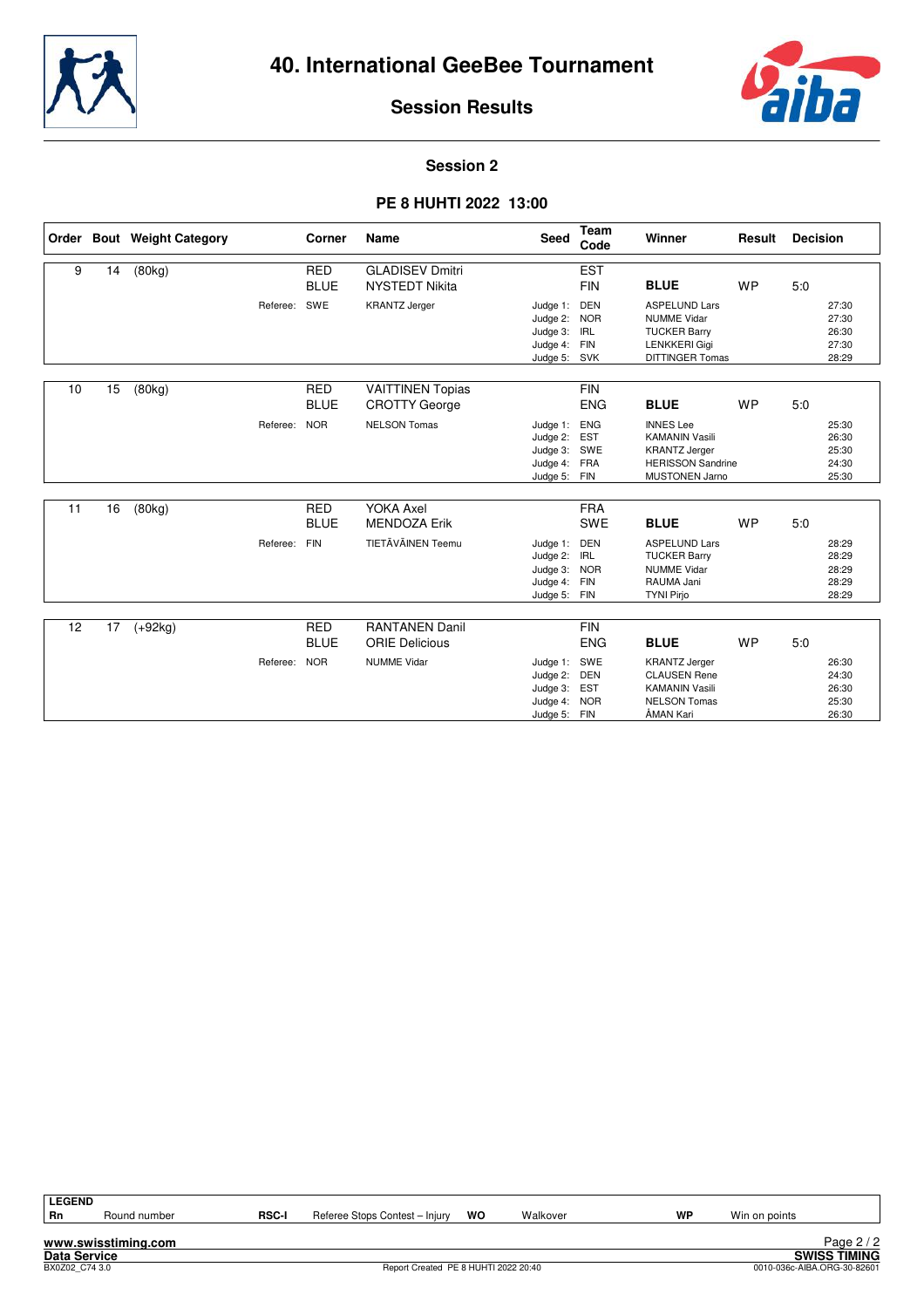



#### **Session 3**

#### **PE 8 HUHTI 2022 18:00**

|                |    | Order Bout Weight Category |              | Corner                    | Name                                                                 | <b>Seed</b>                                                                  | Team<br>Code             | Winner                                                                                                                                | Result    | <b>Decision</b> |                                           |
|----------------|----|----------------------------|--------------|---------------------------|----------------------------------------------------------------------|------------------------------------------------------------------------------|--------------------------|---------------------------------------------------------------------------------------------------------------------------------------|-----------|-----------------|-------------------------------------------|
| 1              | 22 | (60kg)                     | Referee: IRL | <b>RED</b><br><b>BLUE</b> | <b>JURVANEN Masi</b><br><b>YILDIRIM Murat</b><br><b>TUCKER Barry</b> | Judge 1: FIN<br>Judge 2: EST<br>Judge 3: NOR<br>Judge 4: SVK<br>Judge 5: FRA | <b>FIN</b><br><b>GER</b> | <b>BLUE</b><br>TIETÄVÄINEN Teemu<br><b>KAMANIN Vasili</b><br><b>NUMME Vidar</b><br><b>DITTINGER Tomas</b><br><b>HERISSON Sandrine</b> | <b>WP</b> | 5:0             | 27:30<br>26:30<br>28:29<br>27:30<br>27:30 |
| $\overline{c}$ | 23 | (60kg)                     |              | <b>RED</b><br><b>BLUE</b> | <b>GRAU Enzo</b><br><b>BERISHA Erduard</b>                           |                                                                              | <b>FRA</b><br><b>SWE</b> | <b>RED</b>                                                                                                                            | <b>WP</b> | 5:0             |                                           |
|                |    |                            | Referee: FIN |                           | <b>LENKKERI Gigi</b>                                                 | Judge 1: DEN<br>Judge 2: FIN<br>Judge 3: DEN<br>Judge 4: ENG<br>Judge 5: FIN |                          | <b>ASPELUND Lars</b><br><b>TYNI Pirjo</b><br><b>CLAUSEN Rene</b><br><b>INNES Lee</b><br>ÅMAN Kari                                     |           |                 | 29:28<br>30:27<br>29:28<br>30:27<br>30:26 |
| 3              | 24 | (63, 5kg)                  |              | RED<br><b>BLUE</b>        | <b>KEMPPAINEN Santeri</b><br><b>KOVACS Richard</b>                   |                                                                              | <b>FIN</b><br><b>HUN</b> | <b>BLUE</b>                                                                                                                           | <b>WP</b> | 3:1             |                                           |
|                |    |                            | Referee: SVK |                           | <b>DITTINGER Tomas</b>                                               | Judge 1: FIN<br>Judge 2: NOR<br>Judge 3: DEN<br>Judge 4:<br>Judge 5:         | <b>ENG</b><br>FRA        | TIETÄVÄINEN Teemu<br><b>NELSON Tomas</b><br><b>CLAUSEN Rene</b><br><b>INNES Lee</b><br><b>HERISSON Sandrine</b>                       |           |                 | 28:28<br>27:29<br>29:27<br>27:29<br>27:29 |
|                |    |                            |              |                           |                                                                      |                                                                              |                          |                                                                                                                                       |           |                 |                                           |
| 4              | 25 | (63, 5kg)                  |              | <b>RED</b><br><b>BLUE</b> | <b>MNATSAKANYAN Hamlet</b><br><b>USMONOV Bakhodur</b>                |                                                                              | <b>ARM</b><br><b>TJK</b> | <b>BLUE</b>                                                                                                                           | WP        | 5:0             |                                           |
|                |    |                            | Referee: FIN |                           | RAUMA Jani                                                           | Judge 1: FIN<br>Judge 2: NOR<br>Judge 3: FIN<br>Judge 4: SWE<br>Judge 5:     | EST                      | ÅMAN Kari<br><b>NELSON Tomas</b><br>LENKKERI Gigi<br><b>KRANTZ Jerger</b><br><b>KAMANIN Vasili</b>                                    |           |                 | 28:29<br>24:30<br>27:30<br>28:29<br>28:29 |
| 5              | 26 | (63, 5kg)                  |              | <b>RED</b>                | <b>VOLLMER Simon</b>                                                 |                                                                              | <b>GER</b>               |                                                                                                                                       |           |                 |                                           |
|                |    |                            |              | <b>BLUE</b>               | NIEMELÄINEN Jere                                                     |                                                                              | <b>FIN</b>               | <b>BLUE</b>                                                                                                                           | <b>WP</b> | 3:2             |                                           |
|                |    |                            | Referee: NOR |                           | <b>NUMME Vidar</b>                                                   | Judge 1: IRL<br>Judge 2: FIN<br>Judge 3: DEN<br>Judge 4: SWE<br>Judge 5: SVK |                          | <b>TUCKER Barry</b><br><b>TYNI Pirjo</b><br><b>CLAUSEN Rene</b><br><b>KRANTZ Jerger</b><br>DITTINGER Tomas                            |           |                 | 30:27<br>27:30<br>27:30<br>28:29<br>30:27 |
| 6              | 27 | (63, 5kg)                  |              | <b>RED</b>                | <b>LYNCH Reese</b>                                                   |                                                                              | SCO                      | <b>RED</b>                                                                                                                            | <b>WP</b> | 5:0             |                                           |
|                |    |                            |              | <b>BLUE</b>               | SHAHVERDYAN Hrayr                                                    |                                                                              | <b>ARM</b>               |                                                                                                                                       |           |                 |                                           |
|                |    |                            | Referee: FIN |                           | TIETÄVÄINEN Teemu                                                    | Judge 1: FIN<br>Judge 2: FIN<br>Judge 3: NOR<br>Judge 4: SWE<br>Judge 5:     | DEN                      | RAUMA Jani<br>MUSTONEN Jarno<br><b>NELSON Tomas</b><br><b>KRANTZ Jerger</b><br><b>ASPELUND Lars</b>                                   |           |                 | 30:26<br>30:25<br>30:24<br>30:26<br>30:26 |
| $\overline{7}$ | 28 | (71kg)                     |              | RED                       | <b>KOZAK Laszlo</b>                                                  |                                                                              | <b>HUN</b>               |                                                                                                                                       |           |                 |                                           |
|                |    |                            |              | <b>BLUE</b>               | <b>AKBAR Harris</b>                                                  |                                                                              | <b>ENG</b>               | <b>BLUE</b>                                                                                                                           | <b>WP</b> | 4:1             |                                           |
|                |    |                            | Referee: FIN |                           | ÅMAN Kari                                                            | Judge 1: FIN<br>Judge 2: FIN<br>Judge 3: DEN<br>Judge 4: SVK<br>Judge 5: NOR |                          | <b>LENKKERI Gigi</b><br><b>TYNI Pirjo</b><br><b>CLAUSEN Rene</b><br><b>DITTINGER Tomas</b><br><b>NUMME Vidar</b>                      |           |                 | 27:30<br>26:30<br>27:30<br>28:29<br>29:28 |
| 8              | 29 | (71kg)                     |              | <b>RED</b>                | <b>KERMAS Leon</b>                                                   |                                                                              | <b>EST</b>               |                                                                                                                                       |           |                 |                                           |
|                |    |                            | Referee: SWE | <b>BLUE</b>               | JALAVA Julian<br><b>KRANTZ Jerger</b>                                | Judge 1: EST<br>Judge 2: FIN<br>Judge 3: ENG<br>Judge 4: DEN<br>Judge 5: IRL | <b>FIN</b>               | <b>BLUE</b><br><b>KAMANIN Vasili</b><br>RAUMA Jani<br><b>INNES Lee</b><br><b>ASPELUND Lars</b><br><b>TUCKER Barry</b>                 | <b>WP</b> | 4:1             | 29:28<br>28:29<br>28:29<br>28:29<br>28:29 |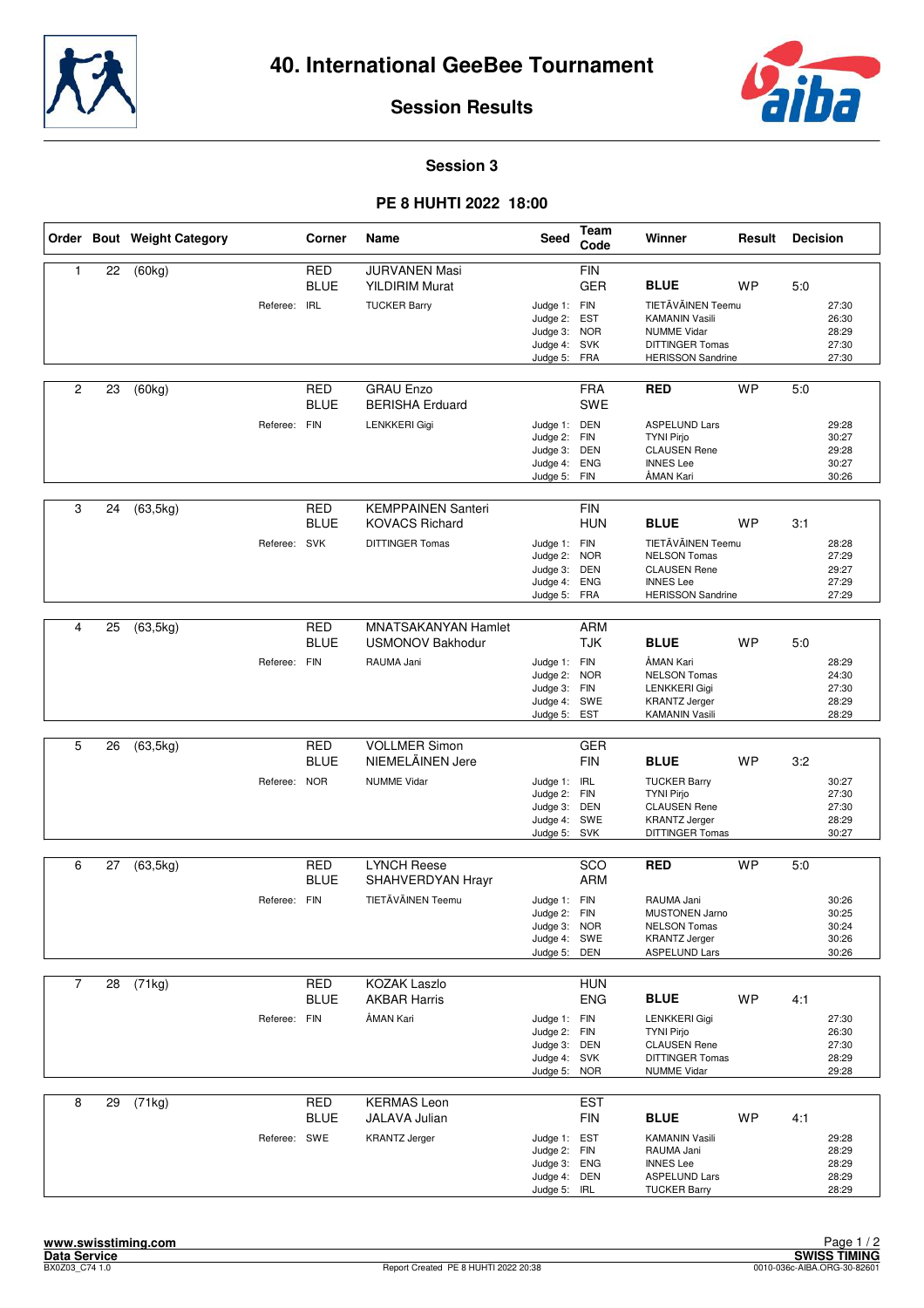



#### **Session 3**

#### **PE 8 HUHTI 2022 18:00**

| Order |    | <b>Bout</b> Weight Category |          | Corner                    | Name                                               | <b>Seed</b>                                                  | Team<br>Code                                                       | Winner                                                                                                             | Result    | <b>Decision</b>                           |
|-------|----|-----------------------------|----------|---------------------------|----------------------------------------------------|--------------------------------------------------------------|--------------------------------------------------------------------|--------------------------------------------------------------------------------------------------------------------|-----------|-------------------------------------------|
| 9     | 30 | (71kg)                      |          | <b>RED</b><br><b>BLUE</b> | <b>MOROVATI Sam</b><br>POGHOSYAN Arsen             |                                                              | <b>FIN</b><br><b>ARM</b>                                           | <b>RED</b>                                                                                                         | <b>WP</b> | 5:0                                       |
|       |    |                             | Referee: | <b>DEN</b>                | <b>CLAUSEN Rene</b>                                | Judge 1:<br>Judge 2:<br>Judge 3:<br>Judge 4:<br>Judge 5:     | <b>FRA</b><br><b>NOR</b><br><b>ENG</b><br><b>FIN</b><br><b>NOR</b> | <b>HERISSON Sandrine</b><br><b>NUMME Vidar</b><br><b>INNES</b> Lee<br><b>MUSTONEN Jarno</b><br><b>NELSON Tomas</b> |           | 30:27<br>30:27<br>29:28<br>29:28<br>30:27 |
| 10    | 31 | (71kg)                      |          | <b>RED</b><br><b>BLUE</b> | <b>GERZENYI Istvan</b><br><b>ALISTRAROV Mykola</b> |                                                              | <b>HUN</b><br><b>UKR</b>                                           | <b>BLUE</b>                                                                                                        | <b>WP</b> | 4:1                                       |
|       |    |                             | Referee: | <b>FIN</b>                | <b>TYNI Pirjo</b>                                  | Judge 1:<br>Judge 2:<br>Judge 3: SVK<br>Judge 4:<br>Judge 5: | <b>FIN</b><br><b>FIN</b><br>IRL<br>SWE                             | TIETÄVÄINEN Teemu<br><b>LENKKERI Gigi</b><br><b>DITTINGER Tomas</b><br><b>TUCKER Barry</b><br><b>KRANTZ Jerger</b> |           | 28:29<br>29:28<br>28:29<br>28:29<br>28:29 |
| 11    | 32 | (92kg)                      |          | <b>RED</b><br><b>BLUE</b> | <b>WILLIAMS Lewis</b><br><b>STALCHENKO Vitali</b>  |                                                              | <b>ENG</b><br><b>UKR</b>                                           | <b>RED</b>                                                                                                         | <b>WP</b> | 4:1                                       |
|       |    |                             | Referee: | <b>EST</b>                | <b>KAMANIN Vasili</b>                              | Judge 1:<br>Judge 2:<br>Judge 3:<br>Judge 4:<br>Judge 5:     | FIN<br><b>FIN</b><br>DEN<br><b>NOR</b><br><b>NOR</b>               | RAUMA Jani<br>ÅMAN Kari<br><b>ASPELUND Lars</b><br><b>NUMME Vidar</b><br><b>NELSON Tomas</b>                       |           | 29:26<br>29:27<br>29:27<br>29:27<br>27:29 |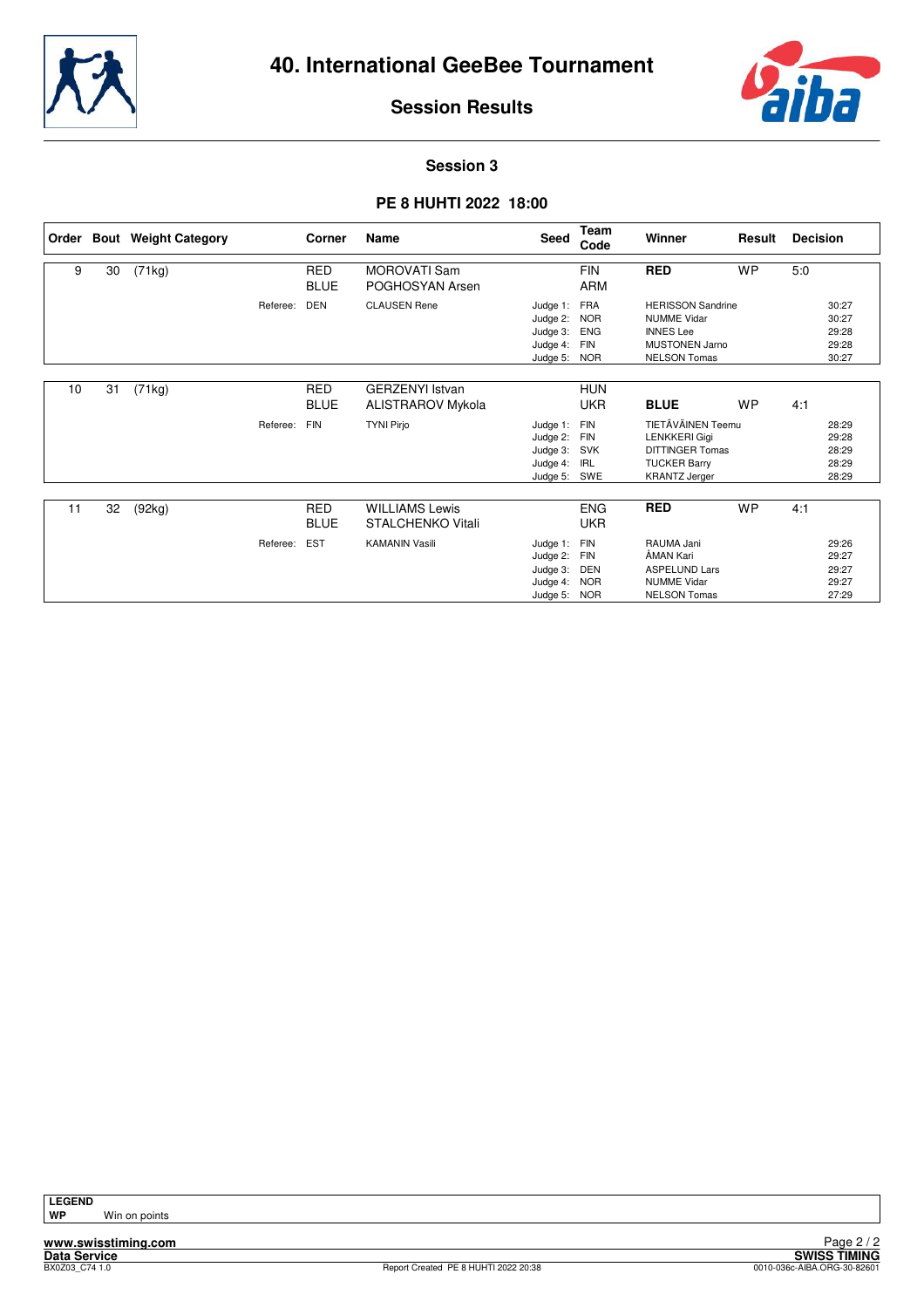



#### **Session 4**

#### **LA 9 HUHTI 2022 13:00**

|                |    | Order Bout Weight Category |              | Corner                    | Name                                                                   | Seed                                                                         | Team<br>Code                           | Winner                                                                                                                            | Result     | <b>Decision</b> |                                                   |
|----------------|----|----------------------------|--------------|---------------------------|------------------------------------------------------------------------|------------------------------------------------------------------------------|----------------------------------------|-----------------------------------------------------------------------------------------------------------------------------------|------------|-----------------|---------------------------------------------------|
| 1              | 43 | (W57kg)                    | Referee: FIN | <b>RED</b><br><b>BLUE</b> | <b>GOLUBEVA Polina</b><br>STANEVA Svetlana<br>RAUMA Jani               | Judge 1: FIN<br>Judge 2: FIN<br>Judge 3: NOR<br>Judge 4: DEN<br>Judge 5:     | <b>EST</b><br><b>BUL</b><br>SVK        | <b>BLUE</b><br><b>LENKKERI Gigi</b><br>TIETÄVÄINEN Teemu<br><b>NELSON Tomas</b><br><b>ASPELUND Lars</b><br><b>DITTINGER Tomas</b> | <b>RSC</b> | R <sub>3</sub>  | 17:20<br>16:20<br>15:20<br>17:20<br>16:20         |
| 2              | 44 | (W57kg)                    | Referee: EST | <b>RED</b><br><b>BLUE</b> | RANTAKYLÄ Tija-Mari<br><b>VIITANEN Vilma</b><br><b>KAMANIN Vasili</b>  | Judge 1: DEN<br>Judge 2: IRL<br>Judge 3:<br>Judge 4: SWE<br>Judge 5: SVK     | <b>FIN</b><br><b>FIN</b><br><b>NOR</b> | <b>BLUE</b><br><b>CLAUSEN Rene</b><br><b>TUCKER Barry</b><br><b>NUMME Vidar</b><br><b>KRANTZ Jerger</b><br><b>DITTINGER Tomas</b> | <b>RSC</b> | R <sub>2</sub>  | 8:10<br>8:10<br>8:10<br>8:10<br>9:10              |
| 3              | 33 | (54kg)                     | Referee: FIN | RED<br><b>BLUE</b>        | <b>BOUKEDIM Ibrahim</b><br><b>CARBOYAN Ruben</b><br>ÅMAN Kari          | Judge 1: FIN<br>Judge 2: FIN<br>Judge 3: DEN<br>Judge 4: NOR<br>Judge 5: SWE | <b>FRA</b><br><b>ARM</b>               | <b>RED</b><br><b>TYNI Pirjo</b><br>RAUMA Jani<br><b>ASPELUND Lars</b><br><b>NELSON Tomas</b><br><b>KRANTZ Jerger</b>              | <b>WP</b>  | 5.0             | 30:26<br>30:26<br>30:27<br>30:26<br>30:27         |
| 4              | 34 | (54kg)                     | Referee: FIN | <b>RED</b><br><b>BLUE</b> | <b>BERNATH Laszlo</b><br><b>MUKHAMADIEV Sijovush</b><br>LENKKERI Gigi  | Judge 1: FIN<br>Judge 2: FIN<br>Judge 3: DEN<br>Judge 4: IRL<br>Judge 5: NOR | <b>HUN</b><br><b>UKR</b>               | <b>BLUE</b><br>TIETÄVÄINEN Teemu<br><b>PIRINEN Matteus</b><br><b>CLAUSEN Rene</b><br><b>TUCKER Barry</b><br><b>NUMME Vidar</b>    | <b>WP</b>  | 4:1             | 28:28 *<br>28:28 *<br>28:28 *<br>28:28 *<br>30:26 |
| 5              | 35 | $\overline{(57kg)}$        | Referee: FIN | <b>RED</b><br><b>BLUE</b> | <b>MOLODAN Dmytro</b><br><b>IBRAHIM Nebil</b><br><b>TYNI Pirjo</b>     | Judge 1: FIN<br>Judge 2: FIN<br>Judge 3: ENG<br>Judge 4: EST<br>Judge 5: SVK | <b>UKR</b><br><b>SWE</b>               | <b>RED</b><br>ÅMAN Kari<br><b>MUSTONEN Jarno</b><br><b>INNES Lee</b><br><b>KAMANIN Vasili</b><br><b>DITTINGER Tomas</b>           | <b>WP</b>  | 4:1             | 27:30<br>30:27<br>29:28<br>30:27<br>30:27         |
| 6              | 36 | (57kg)                     | Referee: DEN | <b>RED</b><br><b>BLUE</b> | <b>GEEBRHAN Biniam</b><br><b>FARRELL Niall</b><br><b>ASPELUND Lars</b> | Judge 1: NOR<br>Judge 2: FIN<br>Judge 3: ENG<br>Judge 4: FIN<br>Judge 5: FRA | <b>NOR</b><br><b>ENG</b>               | <b>BLUE</b><br><b>NELSON Tomas</b><br>RAUMA Jani<br><b>INNES Lee</b><br>TIETÄVÄINEN Teemu<br><b>HERISSON Sandrine</b>             | <b>WP</b>  | 5:0             | 27:30<br>27:30<br>27:30<br>27:30<br>27:30         |
| $\overline{7}$ | 37 | (67kg)                     | Referee: FIN | RED<br><b>BLUE</b>        | <b>MARGUERITE Enzo</b><br>HAKOBKOKHYAN Harytyan<br>ÅMAN Kari           | Judge 1: FIN<br>Judge 2: FIN<br>Judge 3: DEN<br>Judge 4: SWE<br>Judge 5: NOR | <b>FRA</b><br><b>ARM</b>               | <b>RED</b><br><b>MUSTONEN Jarno</b><br><b>TYNI Pirjo</b><br><b>ASPELUND Lars</b><br><b>KRANTZ Jerger</b><br><b>NUMME Vidar</b>    | <b>WP</b>  | 4:1             | 29:28<br>30:27<br>29:28<br>29:28<br>28:29         |
| 8              | 38 | (67kg)                     | Referee: FIN | <b>RED</b><br><b>BLUE</b> | <b>SKOGHEIM Martin</b><br><b>FODOR Milan</b><br>TIETÄVÄINEN Teemu      | Judge 1: FIN<br>Judge 2: FIN<br>Judge 3: DEN<br>Judge 4: IRL<br>Judge 5: FRA | <b>NOR</b><br><b>HUN</b>               | <b>RED</b><br><b>PIRINEN Matteus</b><br>LENKKERI Gigi<br><b>CLAUSEN Rene</b><br><b>TUCKER Barry</b><br><b>HERISSON Sandrine</b>   | <b>WP</b>  | 5:0             | 29:28<br>29:28<br>29:26<br>29:28<br>30:27         |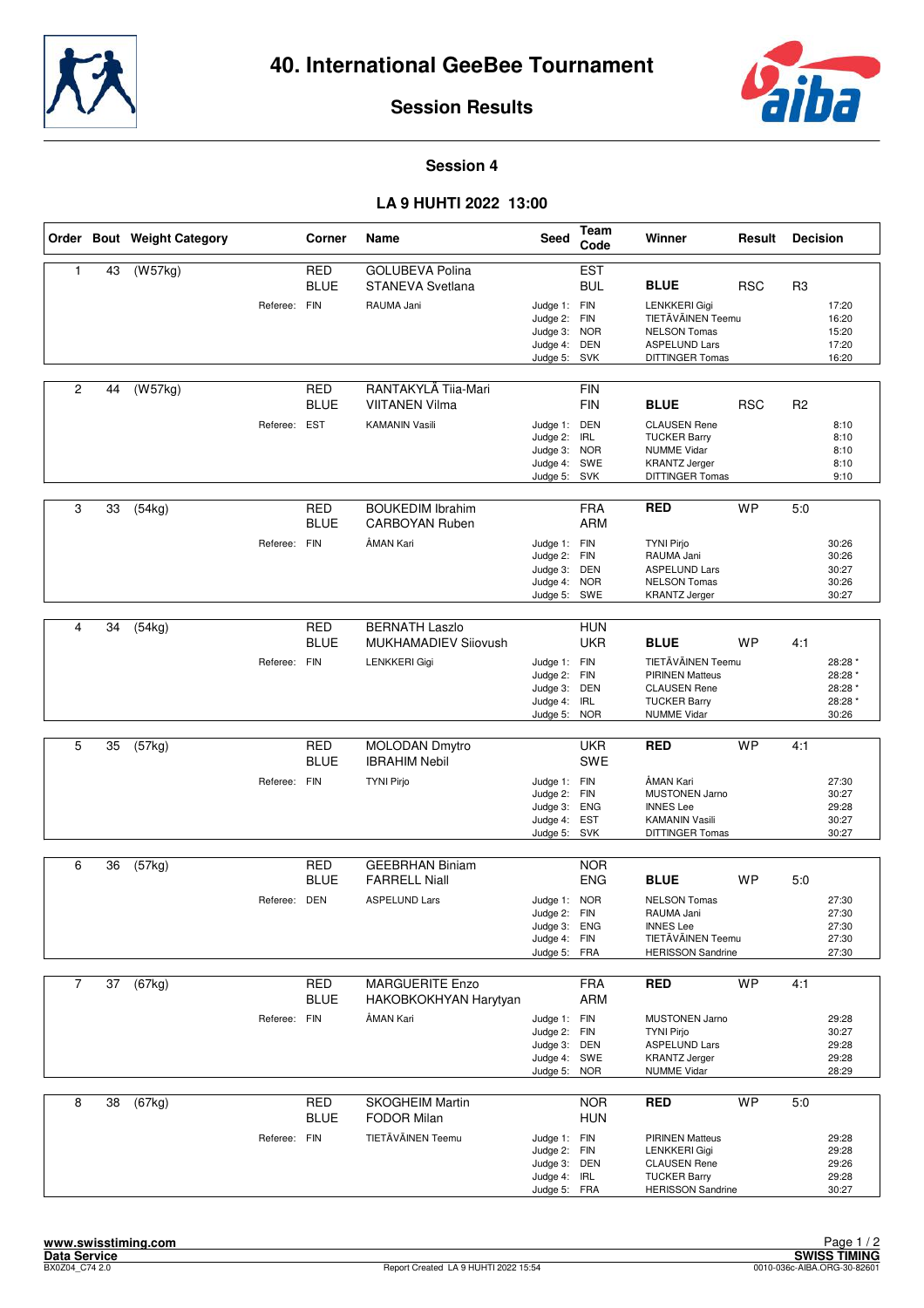



#### **Session 4**

#### **LA 9 HUHTI 2022 13:00**

|    |    | Order Bout Weight Category |              | Corner                    | Name                                          | Seed                                                                     | Team<br>Code                                  | Winner                                                                                                                    | Result    | <b>Decision</b> |                                           |
|----|----|----------------------------|--------------|---------------------------|-----------------------------------------------|--------------------------------------------------------------------------|-----------------------------------------------|---------------------------------------------------------------------------------------------------------------------------|-----------|-----------------|-------------------------------------------|
| 9  | 39 | (80kg)                     |              | <b>RED</b><br><b>BLUE</b> | <b>NUHA Liridon</b><br><b>NYSTEDT Nikita</b>  |                                                                          | <b>SWE</b><br><b>FIN</b>                      | <b>BLUE</b>                                                                                                               | <b>WP</b> | 4:1             |                                           |
|    |    |                            | Referee:     | <b>EST</b>                | <b>KAMANIN Vasili</b>                         | Judge 1:<br>Judge 2: FRA<br>Judge 3: NOR<br>Judge 4:<br>Judge 5: SVK     | <b>DEN</b><br><b>ENG</b>                      | <b>ASPELUND Lars</b><br><b>HERISSON Sandrine</b><br><b>NELSON Tomas</b><br><b>INNES</b> Lee<br><b>DITTINGER Tomas</b>     |           |                 | 29:28<br>28:29<br>28:29<br>27:30<br>27:30 |
| 10 | 40 | (80kg)                     |              | <b>RED</b><br><b>BLUE</b> | <b>CROTTY George</b><br><b>MENDOZA Erik</b>   |                                                                          | <b>ENG</b><br><b>SWE</b>                      | <b>RED</b>                                                                                                                | <b>WP</b> | 5:0             |                                           |
|    |    |                            | Referee:     | <b>FIN</b>                | RAUMA Jani                                    | Judge 1:<br>Judge 2:<br>Judge 3:<br>Judge 4: NOR<br>Judge 5: IRL         | FIN<br><b>FIN</b><br>DEN                      | <b>TYNI Pirjo</b><br>ÅMAN Kari<br><b>CLAUSEN Rene</b><br><b>NUMME Vidar</b><br><b>TUCKER Barry</b>                        |           |                 | 30:27<br>30:27<br>29:28<br>30:27<br>29:28 |
| 11 | 41 | (86kg)                     |              | <b>RED</b><br><b>BLUE</b> | <b>JUUSTI Elia</b><br><b>KOLEHMAINEN Theo</b> |                                                                          | <b>FIN</b><br><b>FIN</b>                      | <b>RED</b>                                                                                                                | <b>WP</b> | 5.0             |                                           |
|    |    |                            | Referee:     | <b>IRL</b>                | <b>TUCKER Barry</b>                           | Judge 1:<br>Judge 2: FIN<br>Judge 3: SWE<br>Judge 4: NOR<br>Judge 5: EST | FIN                                           | <b>MUSTONEN Jarno</b><br><b>LENKKERI Gigi</b><br><b>KRANTZ Jerger</b><br><b>NELSON Tomas</b><br><b>KAMANIN Vasili</b>     |           |                 | 29:28<br>30:27<br>29:28<br>30:27<br>29:28 |
| 12 | 42 | (W48kg)                    |              | <b>RED</b>                | <b>ASENOVA Sevda</b>                          |                                                                          | <b>BUL</b>                                    | <b>RED</b>                                                                                                                | <b>WP</b> | 5:0             |                                           |
|    |    |                            |              | <b>BLUE</b>               | VÄÄRÄLÄ Riikka                                |                                                                          | <b>FIN</b>                                    |                                                                                                                           |           |                 |                                           |
|    |    |                            | Referee: NOR |                           | <b>NELSON Tomas</b>                           | Judge 1:<br>Judge 2:<br>Judge 3:<br>Judge 4:<br>Judge 5:                 | DEN<br><b>FRA</b><br>SVK<br>SWE<br><b>DEN</b> | <b>CLAUSEN Rene</b><br><b>HERISSON Sandrine</b><br><b>DITTINGER Tomas</b><br><b>KRANTZ Jerger</b><br><b>ASPELUND Lars</b> |           |                 | 30:23<br>30:24<br>30:22<br>30:25<br>30:25 |

| <b>LEGEND</b>       |                     |    |              |                                      |                       |    |               |                             |
|---------------------|---------------------|----|--------------|--------------------------------------|-----------------------|----|---------------|-----------------------------|
|                     | Preferred winner    | Rn | Round number | <b>RSC</b>                           | Referee Stops Contest | WP | Win on points |                             |
|                     |                     |    |              |                                      |                       |    |               |                             |
|                     | www.swisstiming.com |    |              |                                      |                       |    |               | Page $2/2$                  |
| <b>Data Service</b> |                     |    |              |                                      |                       |    |               | <b>SWISS TIMING</b>         |
| BX0Z04 C74 2.0      |                     |    |              | Report Created LA 9 HUHTI 2022 15:54 |                       |    |               | 0010-036c-AIBA.ORG-30-82601 |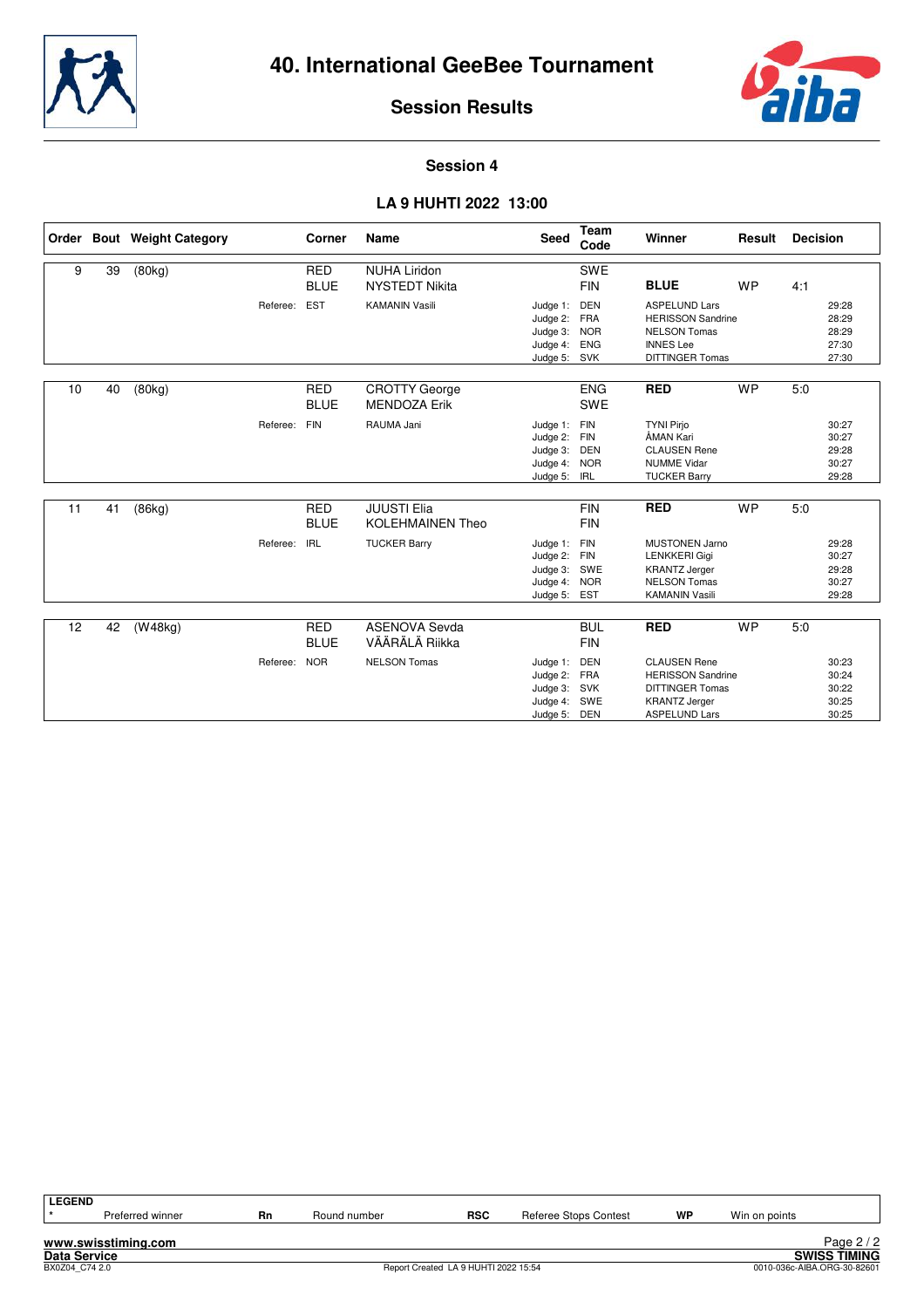



#### **Session 5**

#### **LA 9 HUHTI 2022 18:00**

|                |    | Order Bout Weight Category |              | Corner                    | Name                                                               | Seed                                                                         | Team<br>Code             | Winner                                                                                                                            | Result    | <b>Decision</b> |                                           |
|----------------|----|----------------------------|--------------|---------------------------|--------------------------------------------------------------------|------------------------------------------------------------------------------|--------------------------|-----------------------------------------------------------------------------------------------------------------------------------|-----------|-----------------|-------------------------------------------|
| 1              | 53 | (W60kg)                    | Referee: DEN | <b>RED</b><br><b>BLUE</b> | <b>HUTTUNEN Johanna</b><br>ALEXIUSSON Agnes<br><b>CLAUSEN Rene</b> | Judge 1: DEN<br>Judge 2: IRL<br>Judge 3: NOR                                 | <b>FIN</b><br>SWE        | <b>BLUE</b><br><b>ASPELUND Lars</b><br><b>TUCKER Barry</b><br><b>NELSON Tomas</b>                                                 | <b>WP</b> | 5:0             | 26:30<br>24:30<br>25:30                   |
|                |    |                            |              |                           |                                                                    | Judge 4: SVK<br>Judge 5:                                                     | <b>ENG</b>               | <b>DITTINGER Tomas</b><br><b>INNES Lee</b>                                                                                        |           |                 | 25:30<br>25:30                            |
| $\overline{2}$ | 54 | $\overline{(W60kg)}$       |              | <b>RED</b><br><b>BLUE</b> | <b>TUJULA Suvi</b><br><b>VIANTIE Anni</b>                          |                                                                              | <b>FIN</b><br><b>FIN</b> | <b>BLUE</b>                                                                                                                       | <b>WP</b> | 5:0             |                                           |
|                |    |                            | Referee: SWE |                           | <b>KRANTZ Jerger</b>                                               | Judge 1: FIN<br>Judge 2: NOR<br>Judge 3: FRA<br>Judge 4: EST<br>Judge 5: ENG |                          | <b>PIRINEN Matteus</b><br><b>NUMME Vidar</b><br><b>HERISSON Sandrine</b><br><b>KAMANIN Vasili</b><br><b>INNES Lee</b>             |           |                 | 26:30<br>26:30<br>28:29<br>26:30<br>27:30 |
| 3              | 45 | (60kg)                     |              | RED<br><b>BLUE</b>        | <b>GERMANE Alexis</b><br><b>YILDIRIM Murat</b>                     |                                                                              | <b>FRA</b><br><b>GER</b> | <b>BLUE</b>                                                                                                                       | <b>WP</b> | 5:0             |                                           |
|                |    |                            | Referee: FIN |                           | <b>TYNI Pirjo</b>                                                  | Judge 1: DEN<br>Judge 2: FIN<br>Judge 3: IRL<br>Judge 4: NOR<br>Judge 5: FIN |                          | <b>CLAUSEN Rene</b><br>ÅMAN Kari<br><b>TUCKER Barry</b><br><b>NELSON Tomas</b><br>RAUMA Jani                                      |           |                 | 28:29<br>27:30<br>27:30<br>27:30<br>26:30 |
| 4              | 46 | (60kg)                     |              | <b>RED</b>                | <b>GRAU Enzo</b>                                                   |                                                                              | <b>FRA</b>               |                                                                                                                                   |           |                 |                                           |
|                |    |                            | Referee: DEN | <b>BLUE</b>               | <b>KHATAEV Arslan</b><br><b>ASPELUND Lars</b>                      | Judge 1: EST                                                                 | <b>FIN</b>               | <b>BLUE</b><br><b>KAMANIN Vasili</b>                                                                                              | <b>WP</b> | 5:0             | 28:29                                     |
|                |    |                            |              |                           |                                                                    | Judge 2: FIN<br>Judge 3: FRA<br>Judge 4: NOR<br>Judge 5: SVK                 |                          | <b>MUSTONEN Jarno</b><br><b>HERISSON Sandrine</b><br><b>NUMME Vidar</b><br><b>DITTINGER Tomas</b>                                 |           |                 | 27:30<br>28:29<br>28:29<br>28:29          |
| 5              | 47 | (63, 5kg)                  |              | <b>RED</b><br><b>BLUE</b> | <b>KOVACS Richard</b><br><b>USMONOV Bakhodur</b>                   |                                                                              | <b>HUN</b><br><b>TJK</b> | <b>BLUE</b>                                                                                                                       | <b>WP</b> | 3:2             |                                           |
|                |    |                            | Referee: FIN |                           | LENKKERI Gigi                                                      | Judge 1: FIN<br>Judge 2: FIN<br>Judge 3: DEN<br>Judge 4: SWE<br>Judge 5:     | ENG                      | TIETÄVÄINEN Teemu<br><b>TYNI Pirjo</b><br><b>CLAUSEN Rene</b><br><b>KRANTZ Jerger</b><br><b>INNES Lee</b>                         |           |                 | 29:28<br>29:28<br>26:30<br>25:30<br>27:30 |
| 6              | 48 | (63, 5kg)                  |              | RED                       | NIEMELÄINEN Jere                                                   |                                                                              | FIN                      |                                                                                                                                   |           |                 |                                           |
|                |    |                            | Referee: NOR | <b>BLUE</b>               | <b>LYNCH Reese</b><br><b>NUMME Vidar</b>                           | Judge 1: DEN                                                                 | SCO                      | <b>BLUE</b><br><b>ASPELUND Lars</b>                                                                                               | <b>WP</b> | 5:0             | 27:30                                     |
|                |    |                            |              |                           |                                                                    | Judge 2:<br>Judge 3: NOR<br>Judge 4: FRA<br>Judge 5: SVK                     | <b>IRL</b>               | <b>TUCKER Barry</b><br><b>NELSON Tomas</b><br><b>HERISSON Sandrine</b><br><b>DITTINGER Tomas</b>                                  |           |                 | 27:30<br>24:30<br>27:30<br>27:30          |
| $\overline{7}$ | 49 | (71kg)                     |              | <b>RED</b>                | <b>AKBAR Harris</b>                                                |                                                                              | <b>ENG</b>               | <b>RED</b>                                                                                                                        | <b>WP</b> | 5:0             |                                           |
|                |    |                            |              | <b>BLUE</b>               | JALAVA Julian                                                      |                                                                              | <b>FIN</b>               |                                                                                                                                   |           |                 |                                           |
|                |    |                            | Referee: NOR |                           | <b>NELSON Tomas</b>                                                | Judge 1: FIN<br>Judge 2: SWE<br>Judge 3: ENG<br>Judge 4: DEN<br>Judge 5: EST |                          | RAUMA Jani<br><b>KRANTZ Jerger</b><br><b>INNES Lee</b><br><b>CLAUSEN Rene</b><br><b>KAMANIN Vasili</b>                            |           |                 | 30:24<br>30:25<br>30:26<br>30:25<br>30:24 |
| 8              | 50 | (71kg)                     |              | <b>RED</b>                | MOROVATI Sam                                                       |                                                                              | <b>FIN</b>               |                                                                                                                                   | <b>WP</b> |                 |                                           |
|                |    |                            | Referee: SVK | <b>BLUE</b>               | <b>ALISTRAROV Mykola</b><br>DITTINGER Tomas                        | Judge 1: FRA<br>Judge 2: IRL<br>Judge 3: EST<br>Judge 4: DEN<br>Judge 5: FIN | <b>UKR</b>               | <b>BLUE</b><br><b>HERISSON Sandrine</b><br><b>TUCKER Barry</b><br><b>KAMANIN Vasili</b><br><b>ASPELUND Lars</b><br>MUSTONEN Jarno |           | 4:1             | 27:30<br>27:30<br>27:30<br>27:30<br>29:28 |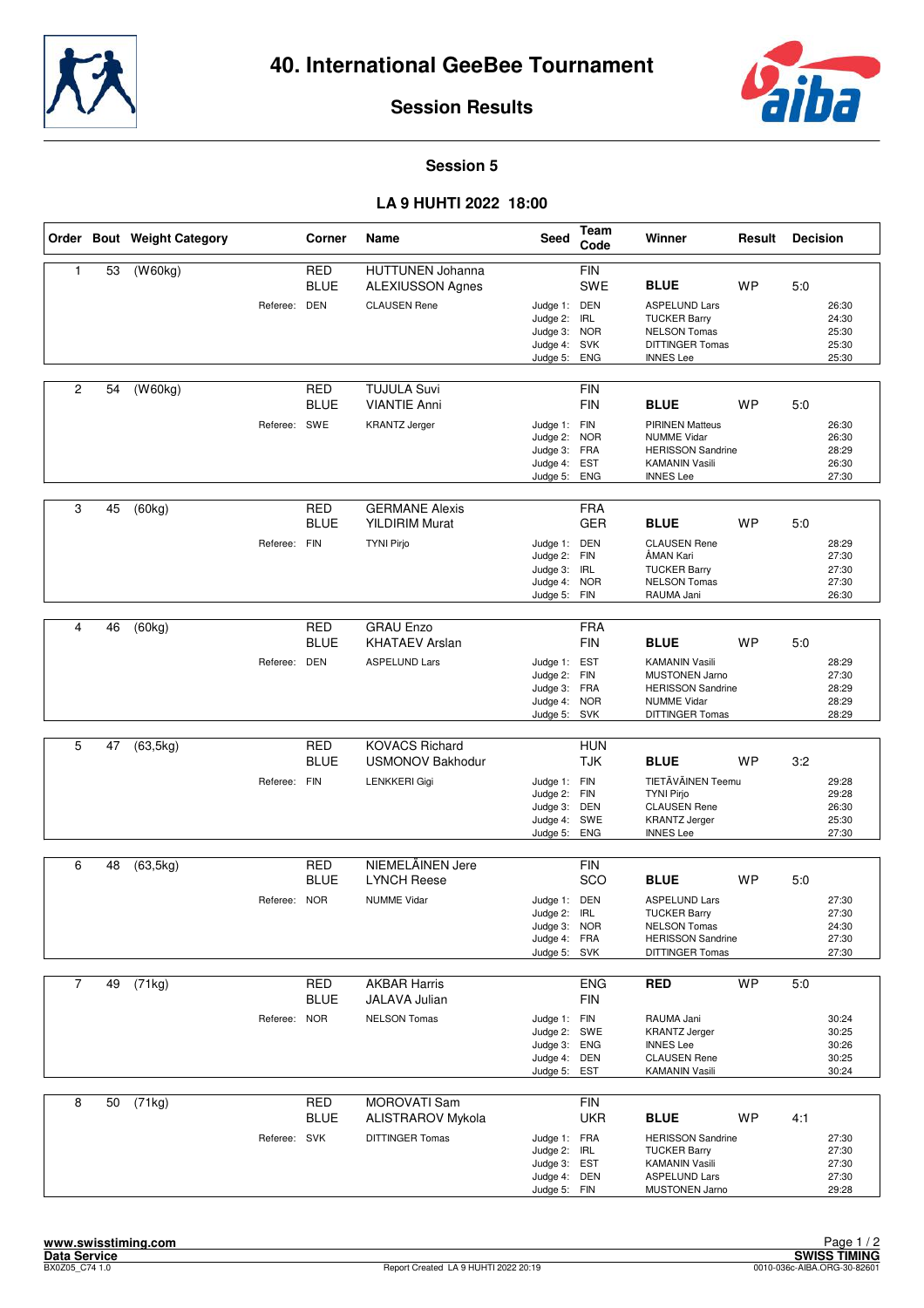



#### **Session 5**

#### **LA 9 HUHTI 2022 18:00**

| Order |    | <b>Bout</b> Weight Category |          | Corner                    | Name                                         | Seed                                                         | Team<br>Code                    | Winner                                                                                                          | Result    | <b>Decision</b> |                                           |
|-------|----|-----------------------------|----------|---------------------------|----------------------------------------------|--------------------------------------------------------------|---------------------------------|-----------------------------------------------------------------------------------------------------------------|-----------|-----------------|-------------------------------------------|
| 9     | 51 | $(+92kg)$                   |          | <b>RED</b><br><b>BLUE</b> | <b>KISS Levente</b><br><b>ORIE Delicious</b> |                                                              | <b>HUN</b><br><b>ENG</b>        | <b>BLUE</b>                                                                                                     | <b>WP</b> | 5:0             |                                           |
|       |    |                             | Referee: | DEN                       | <b>ASPELUND Lars</b>                         | Judge 1: FIN<br>Judge 2:<br>Judge 3:<br>Judge 4:<br>Judge 5: | FIN<br>IRL<br>SWE<br><b>NOR</b> | TIETÄVÄINEN Teemu<br><b>LENKKERI Gigi</b><br><b>TUCKER Barry</b><br><b>KRANTZ Jerger</b><br><b>NELSON Tomas</b> |           |                 | 27:30<br>27:30<br>27:30<br>27:30<br>27:30 |
| 10    | 52 | $(+92kg)$                   |          | <b>RED</b><br><b>BLUE</b> | <b>JUNTUNEN Aki</b><br>LEHMUSVIRPI Antti     |                                                              | <b>FIN</b><br><b>FIN</b>        | <b>BLUE</b>                                                                                                     | <b>WP</b> | 5:0             |                                           |
|       |    |                             | Referee: | <b>IRL</b>                | <b>TUCKER Barry</b>                          | Judge 1: FIN<br>Judge 2:<br>Judge 3:<br>Judge 4:<br>Judge 5: | FIN<br>FIN<br>DEN<br><b>NOR</b> | <b>TYNI Pirjo</b><br><b>PIRINEN Matteus</b><br>TIETÄVÄINEN Teemu<br><b>CLAUSEN Rene</b><br><b>NUMME Vidar</b>   |           |                 | 24:30<br>27:30<br>26:30<br>26:30<br>25:30 |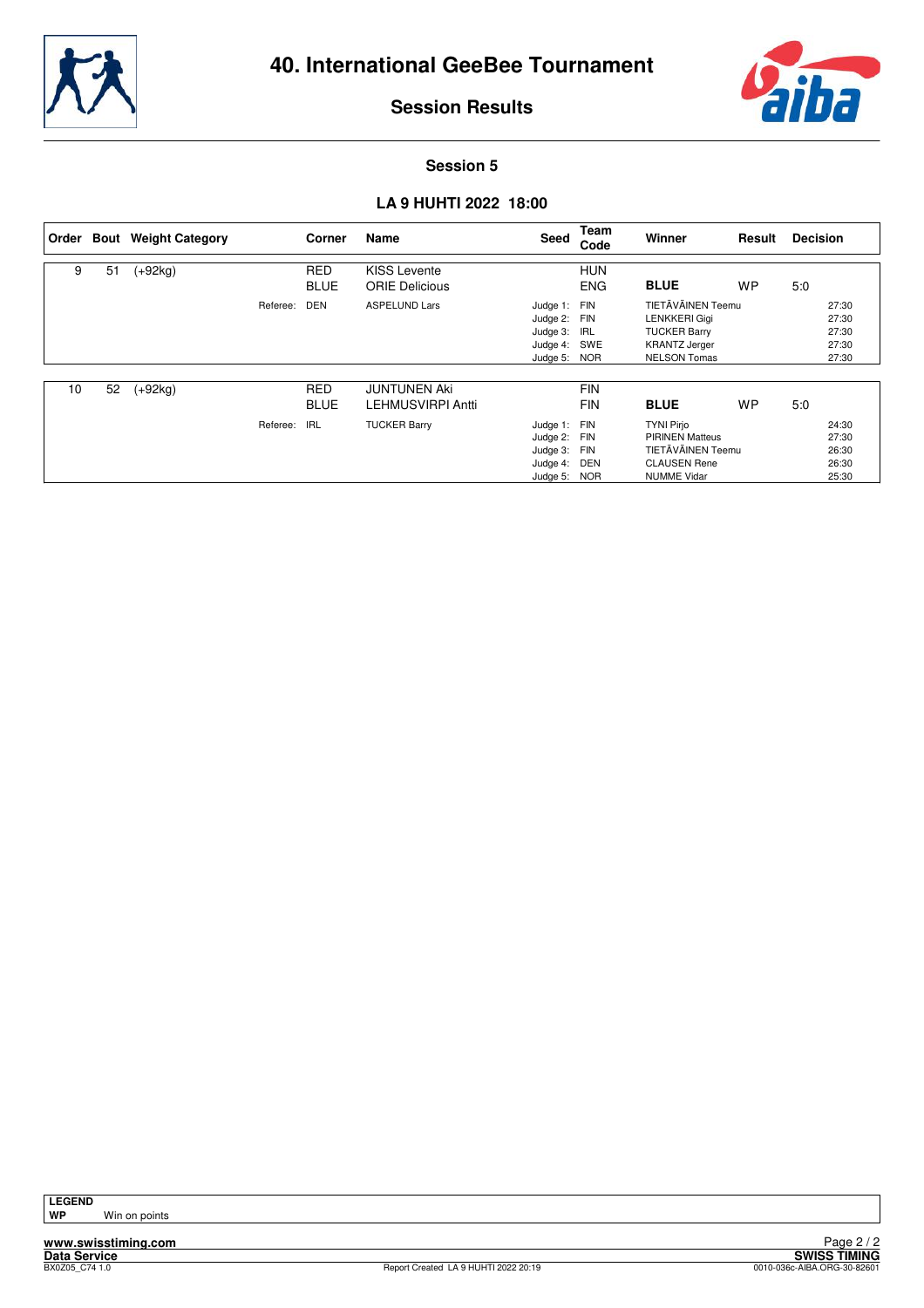



#### **Session 6**

#### **SU 10 HUHTI 2022 13:00**

|                |    | Order Bout Weight Category |              | Corner                    | Name                                                                      | Seed                                                                         | Team<br>Code                                         | Winner                                                                                                                                 | Result    | <b>Decision</b> |                                           |
|----------------|----|----------------------------|--------------|---------------------------|---------------------------------------------------------------------------|------------------------------------------------------------------------------|------------------------------------------------------|----------------------------------------------------------------------------------------------------------------------------------------|-----------|-----------------|-------------------------------------------|
| $\mathbf{1}$   | 66 | (W50kg)                    | Referee: DEN | <b>RED</b><br><b>BLUE</b> | CHUKANOVA Zlatislava<br>KAIVO-OJA Pihla<br><b>CLAUSEN Rene</b>            | Judge 1: FRA<br>Judge 2:<br>Judge 3:<br>Judge 4: SVK<br>Judge 5: NOR         | <b>BUL</b><br><b>FIN</b><br><b>ENG</b><br>SWE        | <b>BLUE</b><br><b>HERISSON Sandrine</b><br><b>INNES Lee</b><br><b>KRANTZ Jerger</b><br><b>DITTINGER Tomas</b><br><b>NUMME Vidar</b>    | <b>WP</b> | 4:1             | 29:28<br>27:30<br>28:29<br>27:30<br>28:29 |
| 2              | 67 | (W54kg)                    | Referee: FIN | <b>RED</b><br><b>BLUE</b> | PETROVA Stanimira<br><b>CRUVEILLIER Caroline</b><br><b>MUSTONEN Jarno</b> | Judge 1: FIN<br>Judge 2: FIN<br>Judge 3: DEN<br>Judge 4: EST<br>Judge 5:     | <b>BUL</b><br><b>FRA</b><br><b>IRL</b>               | <b>RED</b><br><b>PIRINEN Matteus</b><br>TIETÄVÄINEN Teemu<br><b>ASPELUND Lars</b><br><b>KAMANIN Vasili</b><br><b>TUCKER Barry</b>      | <b>WP</b> | 4:1             | 29:28<br>29:28<br>30:27<br>29:28<br>28:29 |
| 3              | 68 | (W57kg)                    | Referee: ENG | RED<br>BLUE               | STANEVA Svetlana<br><b>VIITANEN Vilma</b><br><b>INNES Lee</b>             | Judge 1: FRA<br>Judge 2:<br>Judge 3: NOR<br>Judge 4: SVK<br>Judge 5: SWE     | <b>BUL</b><br><b>FIN</b><br><b>DEN</b>               | <b>RED</b><br><b>HERISSON Sandrine</b><br><b>CLAUSEN Rene</b><br><b>NELSON Tomas</b><br><b>DITTINGER Tomas</b><br><b>KRANTZ Jerger</b> | <b>WP</b> | 4:1             | 30:27<br>30:25<br>30:27<br>30:27<br>27:30 |
| 4              | 69 | (W60kg)                    | Referee: EST | <b>RED</b><br><b>BLUE</b> | <b>ALEXIUSSON Agnes</b><br><b>VIANTIE Anni</b><br><b>KAMANIN Vasili</b>   | Judge 1: FRA<br>Judge 2:<br>Judge 3: NOR<br>Judge 4:<br>Judge 5:             | SWE<br><b>FIN</b><br><b>IRL</b><br><b>SVK</b><br>DEN | <b>RED</b><br><b>HERISSON Sandrine</b><br><b>TUCKER Barry</b><br><b>NUMME Vidar</b><br><b>DITTINGER Tomas</b><br><b>ASPELUND Lars</b>  | <b>WP</b> | 5:0             | 30:27<br>30:27<br>30:27<br>29:28<br>29:28 |
| 5              | 55 | (51kg)                     | Referee: FRA | <b>RED</b><br>BLUE        | <b>BERNATH Attila</b><br><b>PANDAY Sandip</b><br><b>HERISSON Sandrine</b> | Judge 1: ENG<br>Judge 2: SWE<br>Judge 3: NOR<br>Judge 4: DEN<br>Judge 5:     | <b>HUN</b><br><b>FIN</b><br>DEN                      | <b>RED</b><br><b>INNES Lee</b><br><b>KRANTZ Jerger</b><br><b>NELSON Tomas</b><br><b>CLAUSEN Rene</b><br><b>ASPELUND Lars</b>           | <b>WP</b> | 3:2             | 30:27<br>28:29<br>30:27<br>30:27<br>28:29 |
| 6              | 56 | (54kg)                     | Referee: FIN | <b>RED</b><br><b>BLUE</b> | <b>BOUKEDIM Ibrahim</b><br>MUKHAMADIEV Sijovush<br>TIETÄVÄINEN Teemu      | Judge 1: FIN<br>Judge 2: FIN<br>Judge 3: SVK<br>Judge 4: IRL<br>Judge 5:     | <b>FRA</b><br><b>UKR</b><br>EST                      | <b>RED</b><br><b>LENKKERI Gigi</b><br>RAUMA Jani<br>DITTINGER Tomas<br><b>TUCKER Barry</b><br><b>KAMANIN Vasili</b>                    | <b>WP</b> | 5:0             | 10:9<br>10:9<br>10:9<br>10:9<br>10:9      |
| $\overline{7}$ | 57 | (57kg)                     | Referee: FIN | RED<br><b>BLUE</b>        | <b>MOLODAN Dmytro</b><br><b>FARRELL Niall</b><br><b>PIRINEN Matteus</b>   | Judge 1: FIN<br>Judge 2: FIN<br>Judge 3: DEN<br>Judge 4: NOR<br>Judge 5: SWE | <b>UKR</b><br><b>ENG</b>                             | <b>BLUE</b><br><b>MUSTONEN Jarno</b><br><b>TYNI Pirjo</b><br><b>CLAUSEN Rene</b><br><b>NUMME Vidar</b><br><b>KRANTZ Jerger</b>         | <b>WP</b> | 4:1             | 27:30<br>30:27<br>28:29<br>28:29<br>28:29 |
| 8              | 58 | (60kg)                     | Referee: NOR | RED<br><b>BLUE</b>        | <b>YILDIRIM Murat</b><br><b>KHATAEV Arslan</b><br><b>NELSON Tomas</b>     | Judge 1: ENG<br>Judge 2: FRA<br>Judge 3: DEN<br>Judge 4: SVK<br>Judge 5: EST | <b>GER</b><br>FIN                                    | <b>RED</b><br><b>INNES Lee</b><br><b>HERISSON Sandrine</b><br><b>ASPELUND Lars</b><br>DITTINGER Tomas<br><b>KAMANIN Vasili</b>         | <b>WP</b> | 5:0             | 30:27<br>30:27<br>30:27<br>30:27<br>30:27 |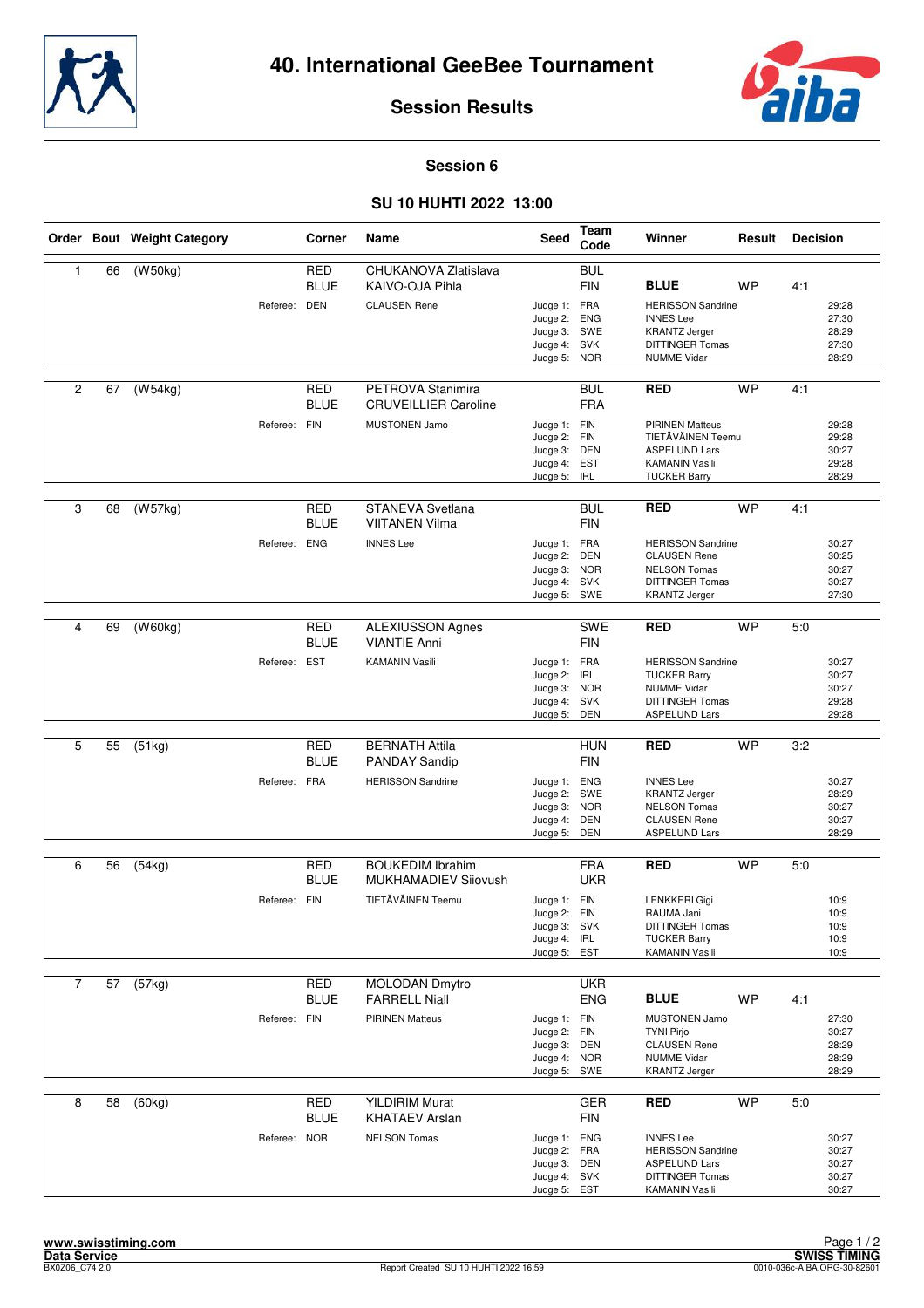



#### **Session 6**

#### **SU 10 HUHTI 2022 13:00**

|    |    | Order Bout Weight Category |              | Corner                    | Name                                              | <b>Seed</b>                                                                  | Team<br>Code             | Winner                                                                                                                             | Result     | <b>Decision</b>                                  |  |
|----|----|----------------------------|--------------|---------------------------|---------------------------------------------------|------------------------------------------------------------------------------|--------------------------|------------------------------------------------------------------------------------------------------------------------------------|------------|--------------------------------------------------|--|
| 9  | 59 | (63, 5kg)                  |              | <b>RED</b><br><b>BLUE</b> | <b>USMONOV Bakhodur</b><br><b>LYNCH Reese</b>     |                                                                              | <b>TJK</b><br>SCO        | <b>RED</b>                                                                                                                         | <b>WP</b>  | 4:1                                              |  |
|    |    |                            | Referee: SVK |                           | <b>DITTINGER Tomas</b>                            | Judge 1: FIN<br>Judge 2: FIN<br>Judge 3: SWE<br>Judge 4: NOR<br>Judge 5: DEN |                          | ÅMAN Kari<br><b>PIRINEN Matteus</b><br><b>KRANTZ Jerger</b><br><b>NUMME Vidar</b><br><b>CLAUSEN Rene</b>                           |            | 30:27<br>30:27<br>30:27<br>30:27<br>28:29        |  |
| 10 | 60 | (67kg)                     |              | <b>RED</b><br><b>BLUE</b> | <b>MARGUERITE Enzo</b><br><b>SKOGHEIM Martin</b>  |                                                                              | <b>FRA</b><br><b>NOR</b> | <b>BLUE</b>                                                                                                                        | <b>WP</b>  | 5:0                                              |  |
|    |    |                            | Referee: ENG |                           | <b>INNES Lee</b>                                  | Judge 1: FIN<br>Judge 2: FIN<br>Judge 3: FRA<br>Judge 4:<br>Judge 5: NOR     | IRL                      | <b>MUSTONEN Jarno</b><br><b>LENKKERI Gigi</b><br><b>HERISSON Sandrine</b><br><b>TUCKER Barry</b><br><b>NUMME Vidar</b>             |            | 28:29<br>27:30<br>28:29<br>27:30<br>27:30        |  |
| 11 | 61 | (71kg)                     |              | <b>RED</b><br><b>BLUE</b> | <b>AKBAR Harris</b><br>ALISTRAROV Mykyta          |                                                                              | <b>ENG</b><br><b>UKR</b> | <b>BLUE</b>                                                                                                                        | <b>WP</b>  | 3:2                                              |  |
|    |    |                            | Referee: NOR |                           | <b>NUMME Vidar</b>                                | Judge 1: FIN<br>Judge 2: FIN<br>Judge 3: DEN<br>Judge 4: NOR<br>Judge 5: SWE |                          | RAUMA Jani<br>ÅMAN Kari<br><b>CLAUSEN Rene</b><br><b>NELSON Tomas</b><br><b>KRANTZ Jerger</b>                                      |            | 27:30<br>30:26<br>27:30<br>27:30<br>29:28        |  |
| 12 | 62 | (75kg)                     |              | <b>RED</b>                | <b>LJUBIMOV Maksim</b>                            |                                                                              | <b>EST</b>               |                                                                                                                                    |            |                                                  |  |
|    |    |                            | Referee: DEN | <b>BLUE</b>               | <b>RICHARDSON Lewis</b><br><b>ASPELUND Lars</b>   | Judge 1: FIN<br>Judge 2: FIN<br>Judge 3: IRL<br>Judge 4: SVK<br>Judge 5: FRA | <b>ENG</b>               | <b>BLUE</b><br><b>TYNI Pirjo</b><br>TIETÄVÄINEN Teemu<br><b>TUCKER Barry</b><br><b>DITTINGER Tomas</b><br><b>HERISSON Sandrine</b> | <b>WP</b>  | 5:0<br>25:30<br>26:30<br>26:30<br>26:30<br>26:30 |  |
| 13 | 63 | (80kg)                     |              | <b>RED</b><br><b>BLUE</b> | <b>NYSTEDT Nikita</b><br><b>CROTTY George</b>     |                                                                              | <b>FIN</b><br><b>ENG</b> | <b>BLUE</b>                                                                                                                        | <b>WP</b>  | 4:1                                              |  |
|    |    |                            | Referee: SWE |                           | <b>KRANTZ Jerger</b>                              | Judge 1: EST<br>Judge 2: DEN<br>Judge 3: NOR<br>Judge 4: ENG<br>Judge 5: FIN |                          | <b>KAMANIN Vasili</b><br><b>CLAUSEN Rene</b><br><b>NELSON Tomas</b><br><b>INNES Lee</b><br><b>PIRINEN Matteus</b>                  |            | 30:27<br>26:30<br>27:30<br>27:30<br>27:30        |  |
| 14 | 64 | (92kg)                     |              | <b>RED</b>                | <b>BARACSI Daniel</b>                             |                                                                              | <b>HUN</b>               |                                                                                                                                    |            |                                                  |  |
|    |    |                            | Referee: FIN | <b>BLUE</b>               | <b>WILLIAMS Lewis</b><br><b>MUSTONEN Jarno</b>    | Judge 1: FIN<br>Judge 2: FIN<br>Judge 3: DEN<br>Judge 4: NOR<br>Judge 5: SVK | <b>ENG</b>               | <b>BLUE</b><br>RAUMA Jani<br><b>LENKKERI Gigi</b><br><b>ASPELUND Lars</b><br><b>NUMME Vidar</b><br>DITTINGER Tomas                 | <b>WP</b>  | 3:0<br>27:29<br>28:28<br>27:29<br>27:29<br>28:28 |  |
| 15 | 65 | $(+92kg)$                  |              | RED<br><b>BLUE</b>        | <b>ORIE Delicious</b><br><b>LEHMUSVIRPI Antti</b> |                                                                              | <b>ENG</b><br><b>FIN</b> | <b>RED</b>                                                                                                                         | <b>RSC</b> | R <sub>2</sub>                                   |  |
|    |    |                            | Referee: IRL |                           | <b>TUCKER Barry</b>                               | Judge 1: FIN<br>Judge 2: ENG<br>Judge 3: FRA<br>Judge 4: NOR<br>Judge 5: DEN |                          | TIETÄVÄINEN Teemu<br><b>INNES Lee</b><br><b>HERISSON Sandrine</b><br><b>NELSON Tomas</b><br><b>CLAUSEN Rene</b>                    |            | 10:8<br>10:8<br>10:8<br>10:9<br>10:7             |  |

**LEGEND**

**www.swisstiming.com**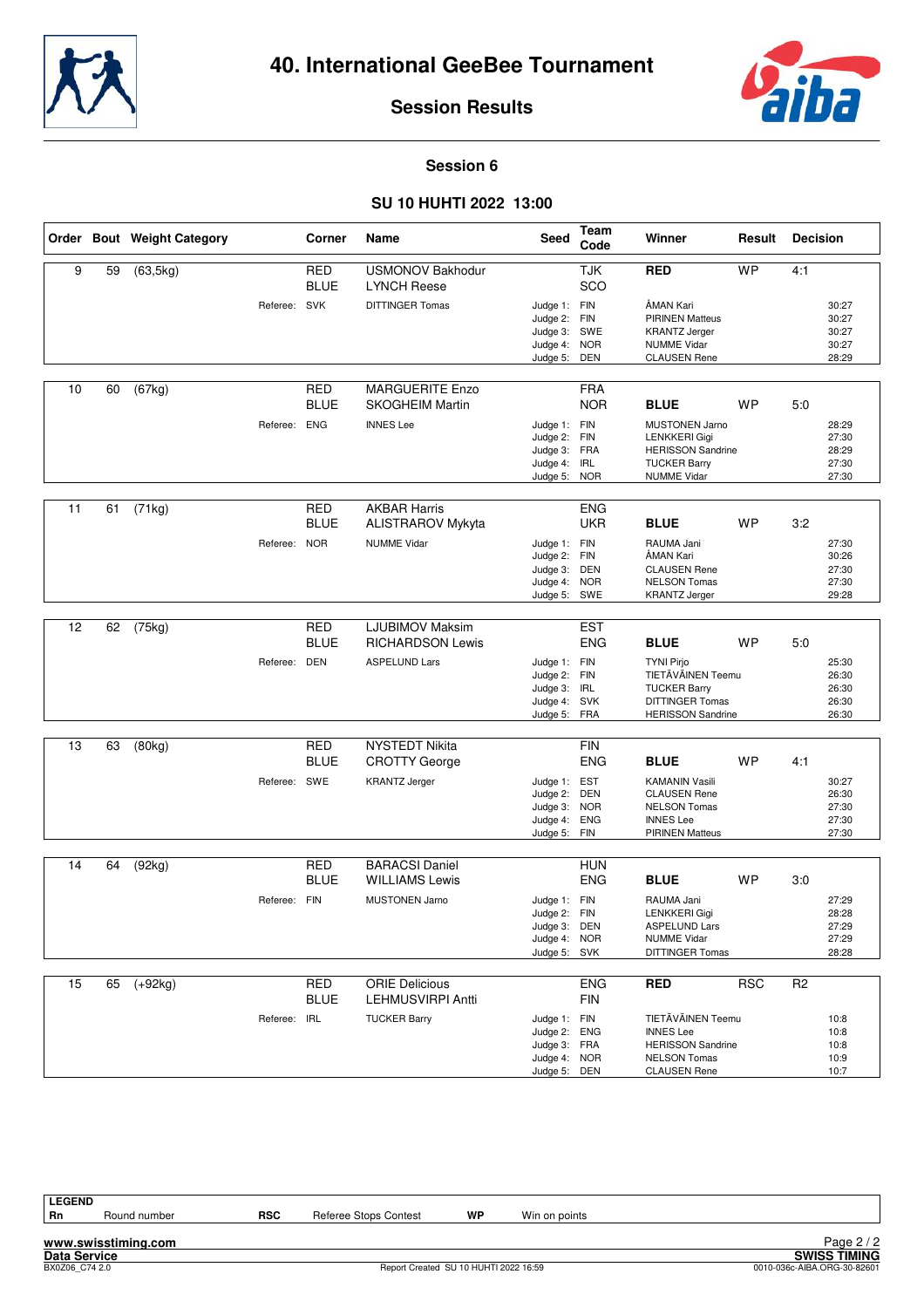### **40th GeeBee Tournament**

7.-10.4.2022

1. BEST BOXER IN THE TOURNAMENT - MALE

USMONOV, Bakhodur TJK

#### 2. BEST BOXER IN THE TOURNAMANT - FEMALE

PETROVA, Stanimira BUL

3. BEST "FIGTHER"

ALISTAROV, Mykyta UKR

4. MOST TECHNICAL BOXER

AKBAR, Harris ENG

5. BEST FINNISH BOXER

NYSTEDT, Nikita FIN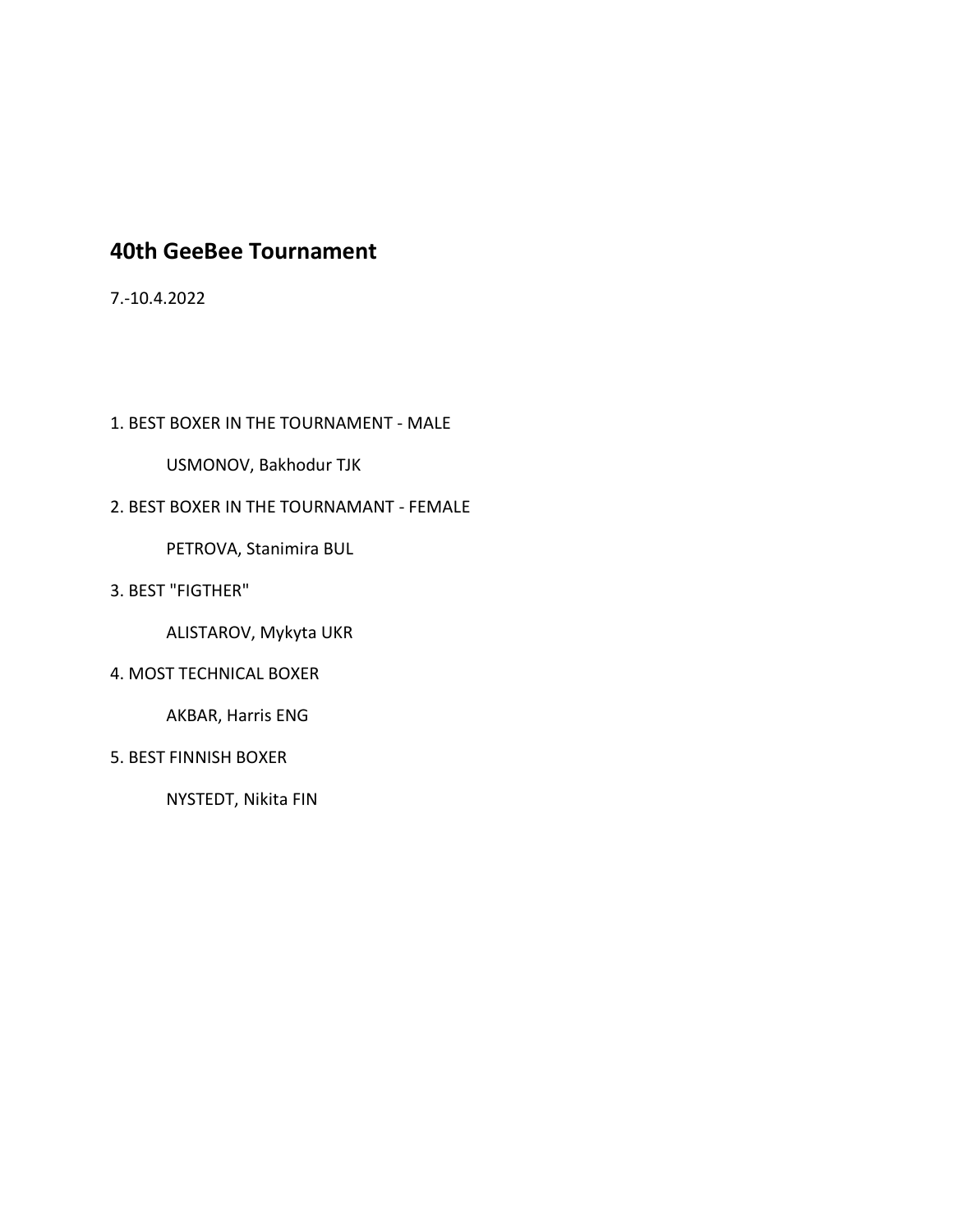

 **(W48 kg)**



**Draw Sheet**

#### **As of MA 11 HUHTI 2022**



**NOTES**

Sorting order for ranked 3rd: from semifinals, first, loser against the gold medallist, second, loser against the silver medallist. For ranked 5th: from quarterfinals, same criteria to list the first two losers and then, loser against 1st listed with ranking 3, then 2nd listed with ranking 3.

**LEGEND**

**WP** Win on points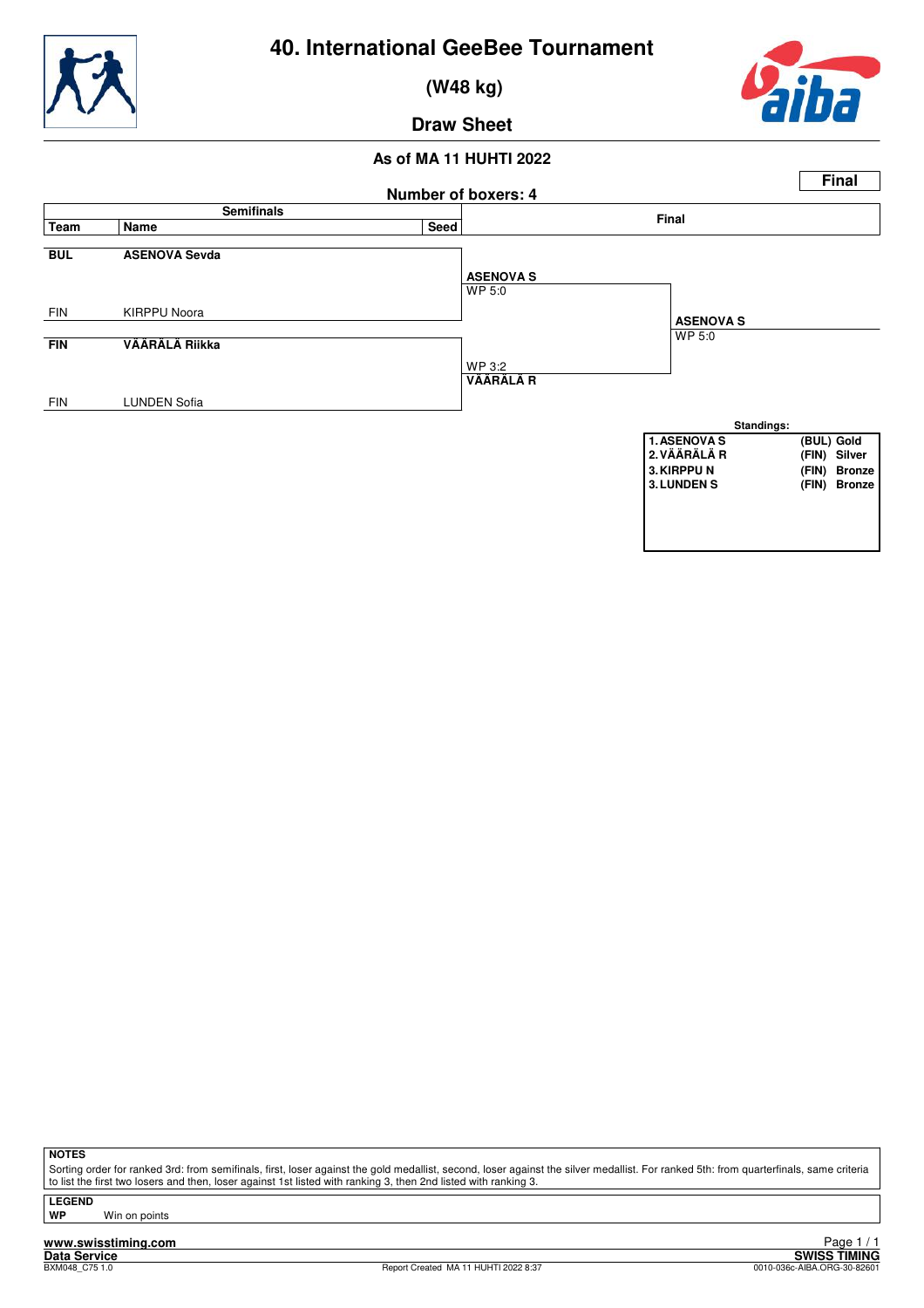

 **(W50 kg)**



**Draw Sheet**

#### **As of MA 11 HUHTI 2022**

|            |                             |                            | <b>Final</b>    |
|------------|-----------------------------|----------------------------|-----------------|
|            |                             | <b>Number of boxers: 2</b> |                 |
|            |                             | <b>Finals</b>              |                 |
| Team       | Name                        | Seed                       |                 |
|            |                             |                            |                 |
| <b>BUL</b> | <b>CHUKANOVA Zlatislava</b> |                            |                 |
|            |                             |                            | KAIVO-OJA Pihla |
|            |                             |                            | WP 4:1          |
| <b>FIN</b> | <b>KAIVO-OJA Pihla</b>      |                            | Bout            |
|            |                             |                            |                 |
|            |                             |                            |                 |

| Standings:            |            |              |
|-----------------------|------------|--------------|
| <b>1. KAIVO-OJA P</b> | (FIN) Gold |              |
| 2. CHUKANOVA Z        |            | (BUL) Silver |
|                       |            |              |
|                       |            |              |
|                       |            |              |
|                       |            |              |
|                       |            |              |
|                       |            |              |

**NOTES**

Sorting order for ranked 3rd: from semifinals, first, loser against the gold medallist, second, loser against the silver medallist. For ranked 5th: from quarterfinals, same criteria to list the first two losers and then, loser against 1st listed with ranking 3, then 2nd listed with ranking 3.

**LEGEND**

**Win on points**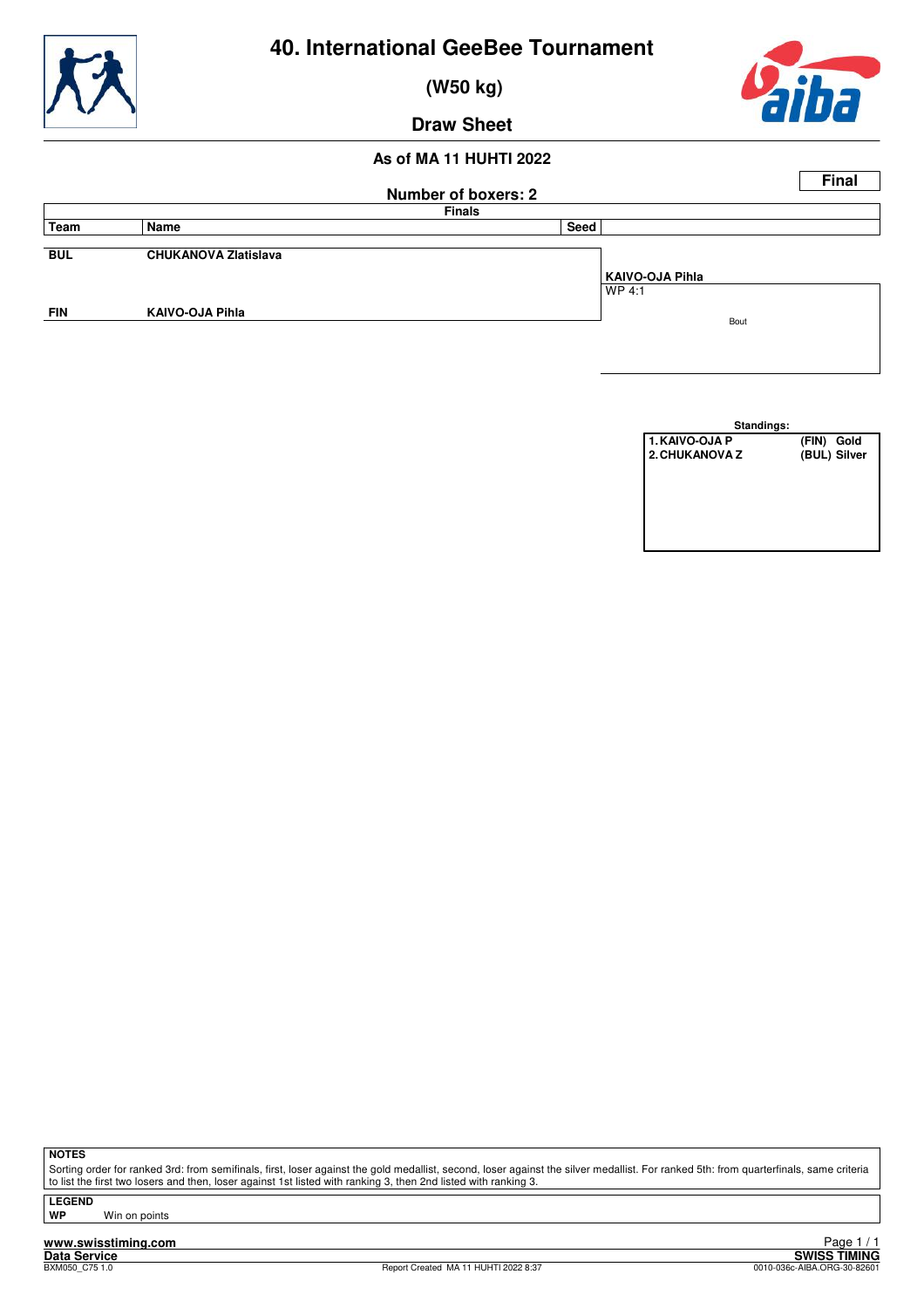

 **(W54 kg)**



**Draw Sheet**

#### **As of MA 11 HUHTI 2022**



**NOTES**

Sorting order for ranked 3rd: from semifinals, first, loser against the gold medallist, second, loser against the silver medallist. For ranked 5th: from quarterfinals, same criteria to list the first two losers and then, loser against 1st listed with ranking 3, then 2nd listed with ranking 3.

**LEGEND**

**Win on points**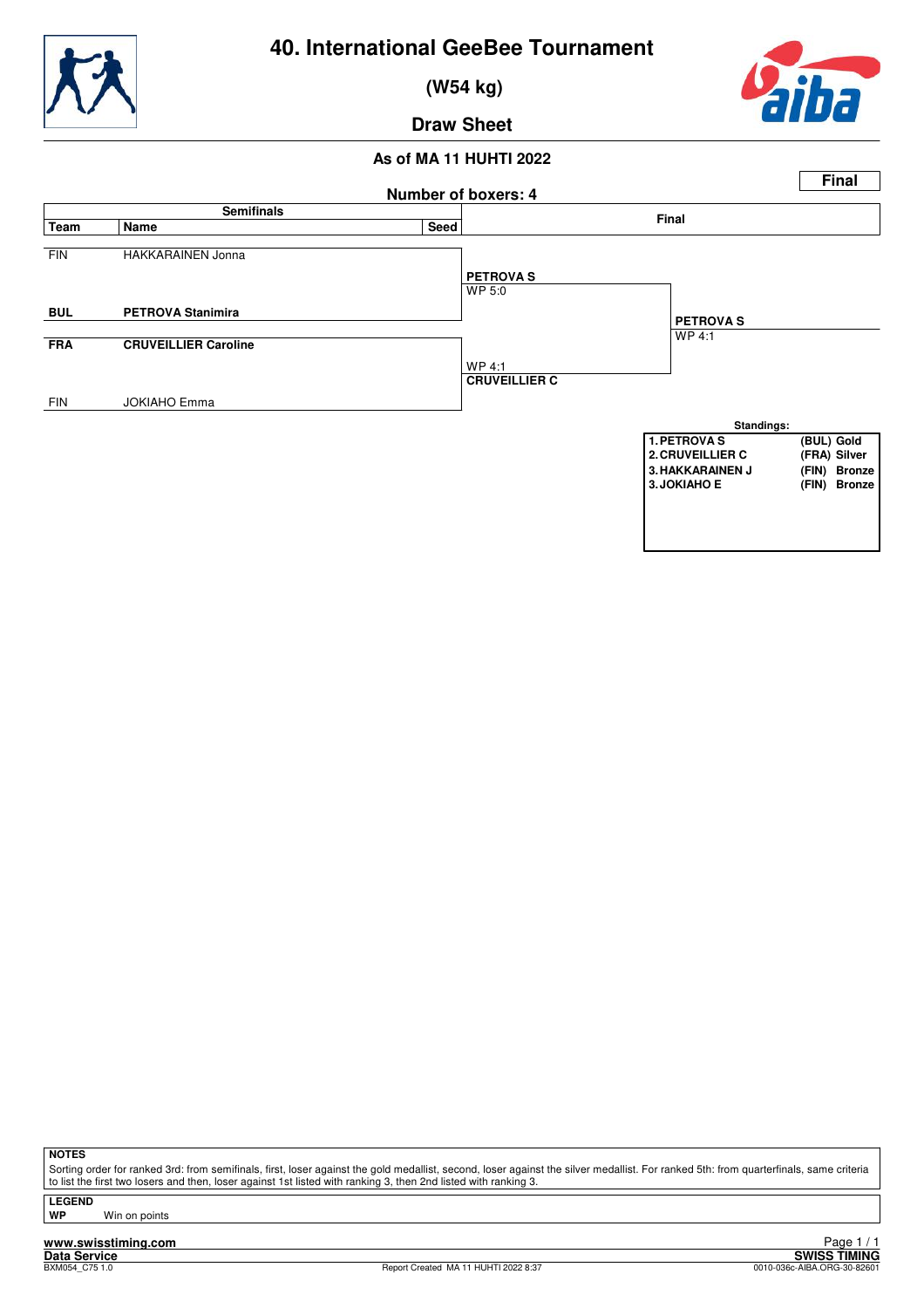

 **(W57 kg)**



**Draw Sheet**

#### **As of MA 11 HUHTI 2022**



| <b>NOTES</b>  |                                                                                                                                                                                       |            |                       |    |               |  |  |
|---------------|---------------------------------------------------------------------------------------------------------------------------------------------------------------------------------------|------------|-----------------------|----|---------------|--|--|
|               | Sorting order for ranked 3rd: from semifinals, first, loser against the gold medallist, second, loser against the silver medallist. For ranked 5th: from quarterfinals, same criteria |            |                       |    |               |  |  |
|               | to list the first two losers and then, loser against 1st listed with ranking 3, then 2nd listed with ranking 3.                                                                       |            |                       |    |               |  |  |
| <b>LEGEND</b> |                                                                                                                                                                                       |            |                       |    |               |  |  |
| Rn            | Round number                                                                                                                                                                          | <b>RSC</b> | Referee Stops Contest | WP | Win on points |  |  |
|               |                                                                                                                                                                                       |            |                       |    |               |  |  |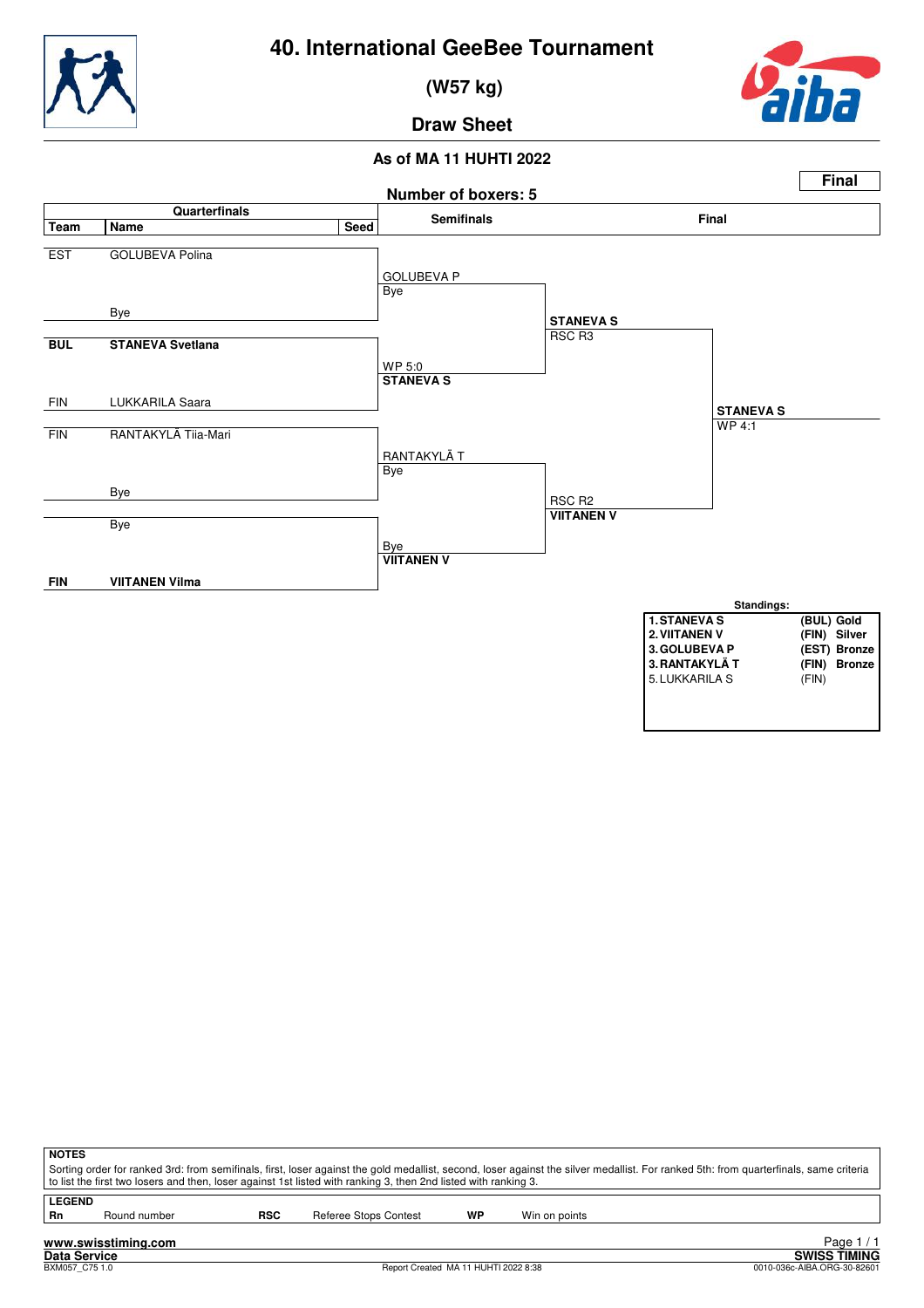

 **(W60 kg)**



**Draw Sheet**

#### **As of MA 11 HUHTI 2022**



**NOTES**

Sorting order for ranked 3rd: from semifinals, first, loser against the gold medallist, second, loser against the silver medallist. For ranked 5th: from quarterfinals, same criteria to list the first two losers and then, loser against 1st listed with ranking 3, then 2nd listed with ranking 3.

**LEGEND**

**Win on points**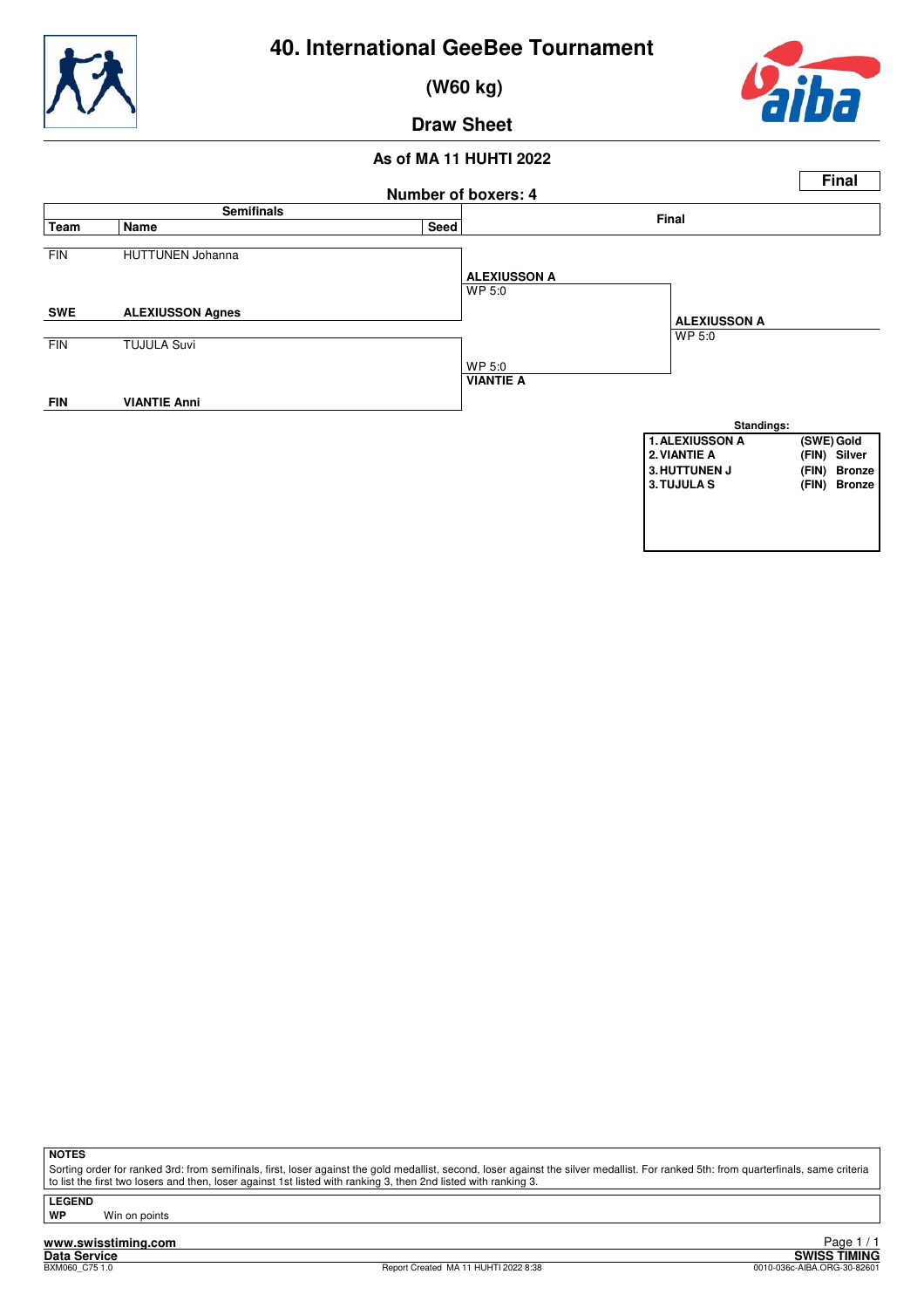

 **(51 kg)**



**Draw Sheet**

#### **As of MA 11 HUHTI 2022**



**NOTES**

Sorting order for ranked 3rd: from semifinals, first, loser against the gold medallist, second, loser against the silver medallist. For ranked 5th: from quarterfinals, same criteria to list the first two losers and then, loser against 1st listed with ranking 3, then 2nd listed with ranking 3.

**LEGEND**<br>Rn

Round number **RSC-I** Referee Stops Contest – Injury **WP** Win on points

**www.swisstiming.com Data Service SWISS TIMING**

1 / 1 Eager<br>BReport Created MA 11 HUHTI 2022 8:32<br>0010-036c-AIBA.ORG-30-82601 0010-036c-AIBA.ORG-30-82601 Page 1 / 1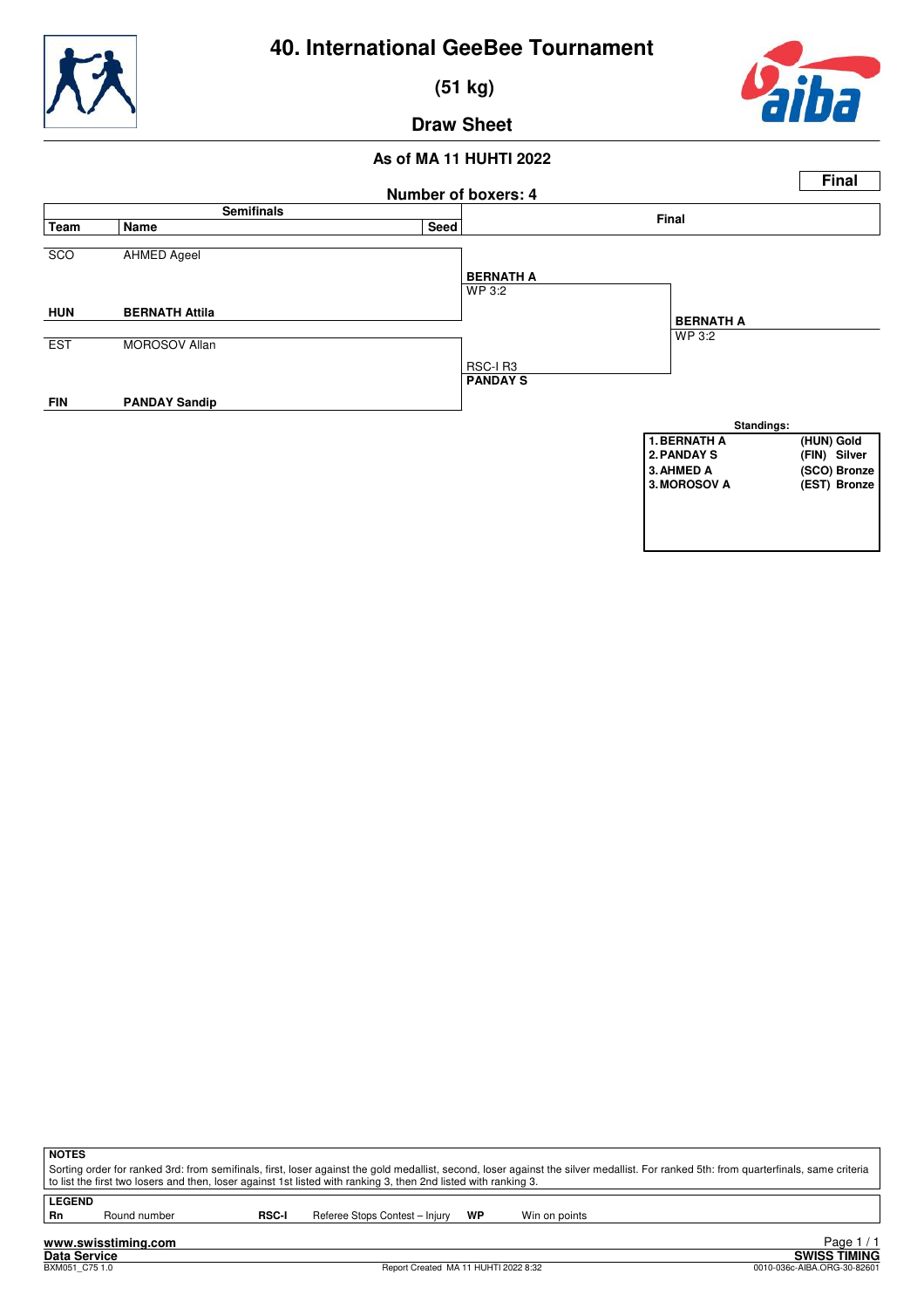



 **(54 kg)**



**Draw Sheet**

#### **As of MA 11 HUHTI 2022**



**NOTES**

Sorting order for ranked 3rd: from semifinals, first, loser against the gold medallist, second, loser against the silver medallist. For ranked 5th: from quarterfinals, same criteria to list the first two losers and then, loser against 1st listed with ranking 3, then 2nd listed with ranking 3.

**LEGEND**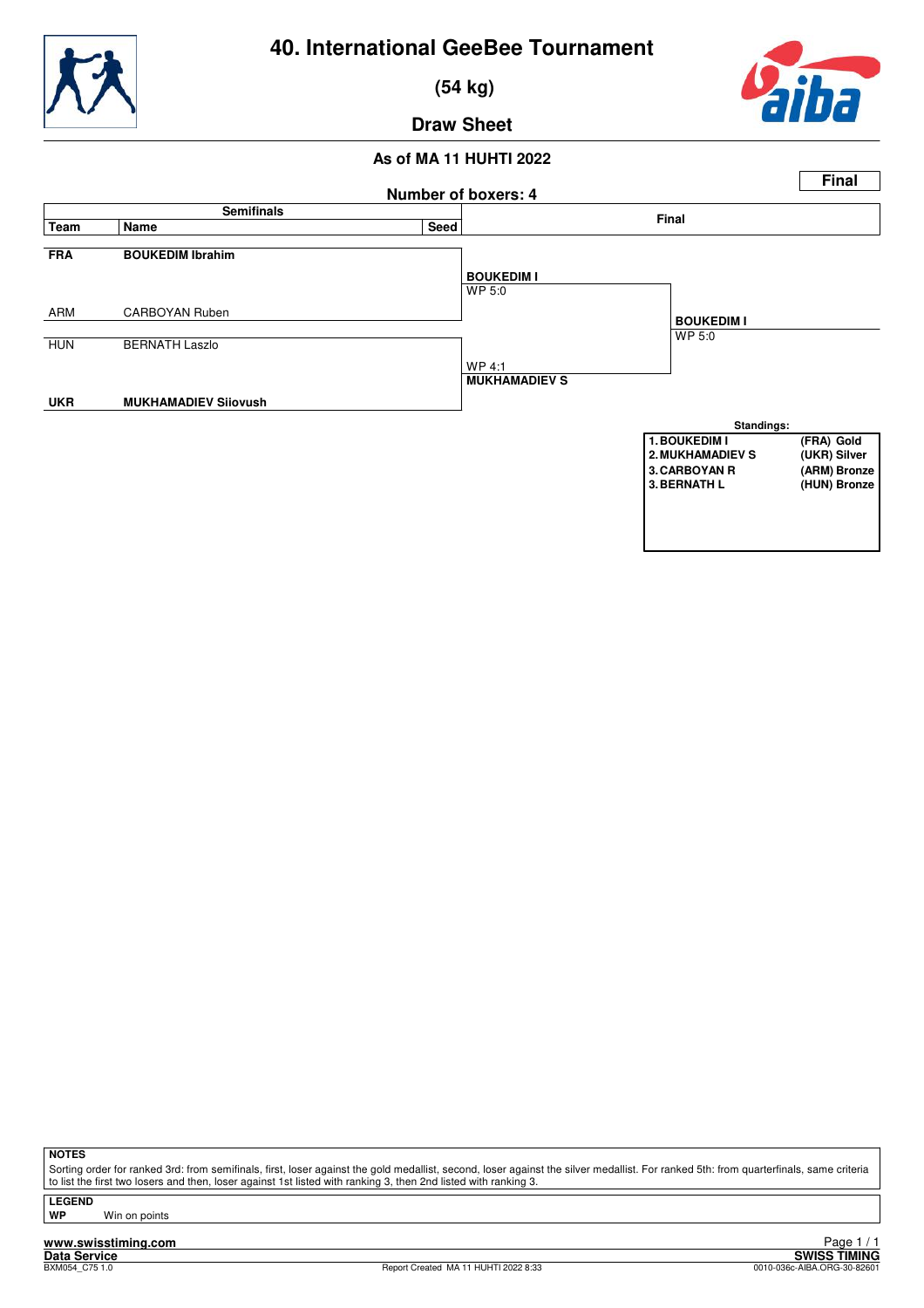

 **(57 kg)**



**Draw Sheet**

### **As of MA 11 HUHTI 2022**



**NOTES**

Sorting order for ranked 3rd: from semifinals, first, loser against the gold medallist, second, loser against the silver medallist. For ranked 5th: from quarterfinals, same criteria to list the first two losers and then, loser against 1st listed with ranking 3, then 2nd listed with ranking 3.

**LEGEND**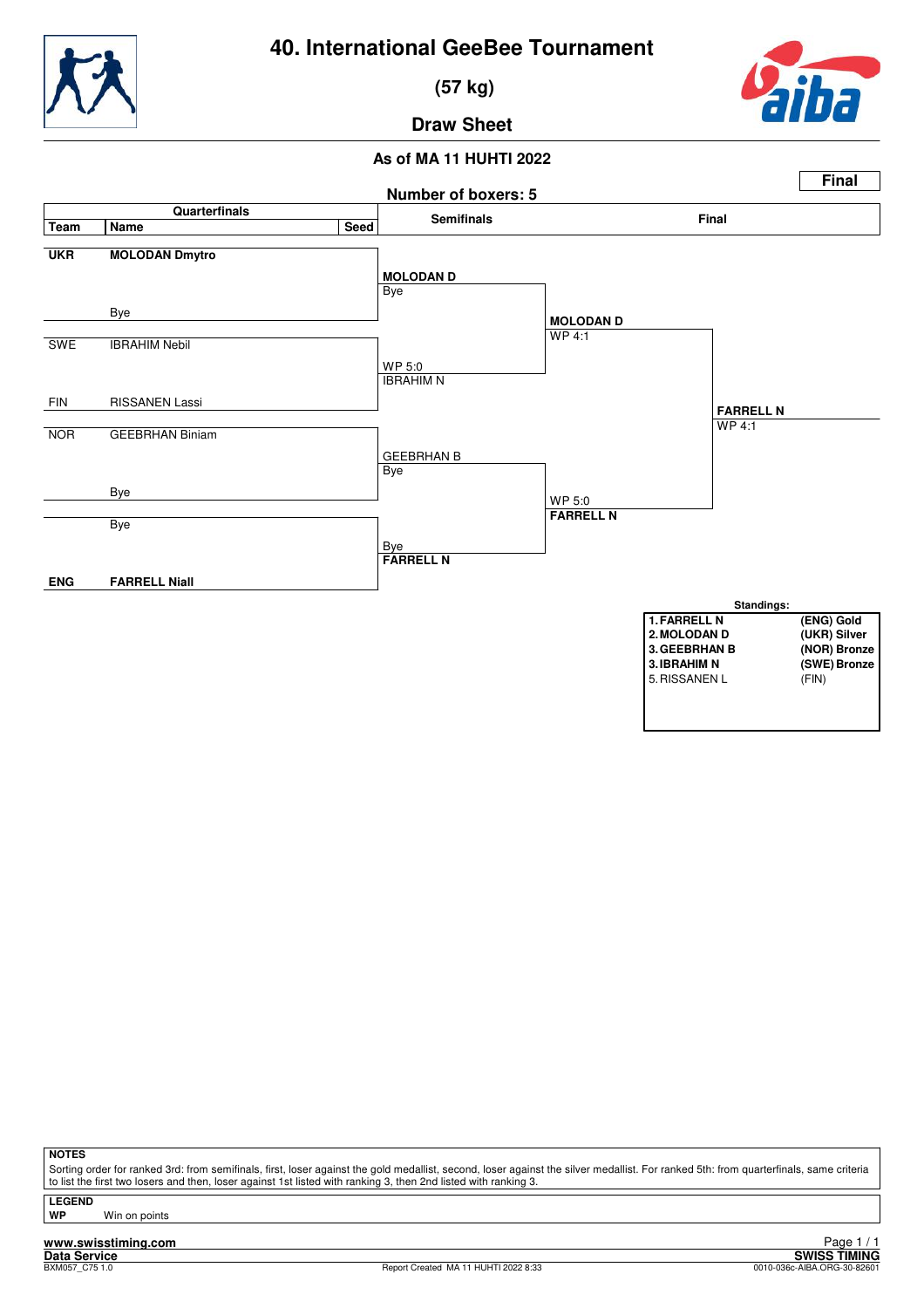

 **(60 kg)**



**Draw Sheet**

### **As of MA 11 HUHTI 2022**



#### **NOTES**

Sorting order for ranked 3rd: from semifinals, first, loser against the gold medallist, second, loser against the silver medallist. For ranked 5th: from quarterfinals, same criteria to list the first two losers and then, loser against 1st listed with ranking 3, then 2nd listed with ranking 3.

**LEGEND**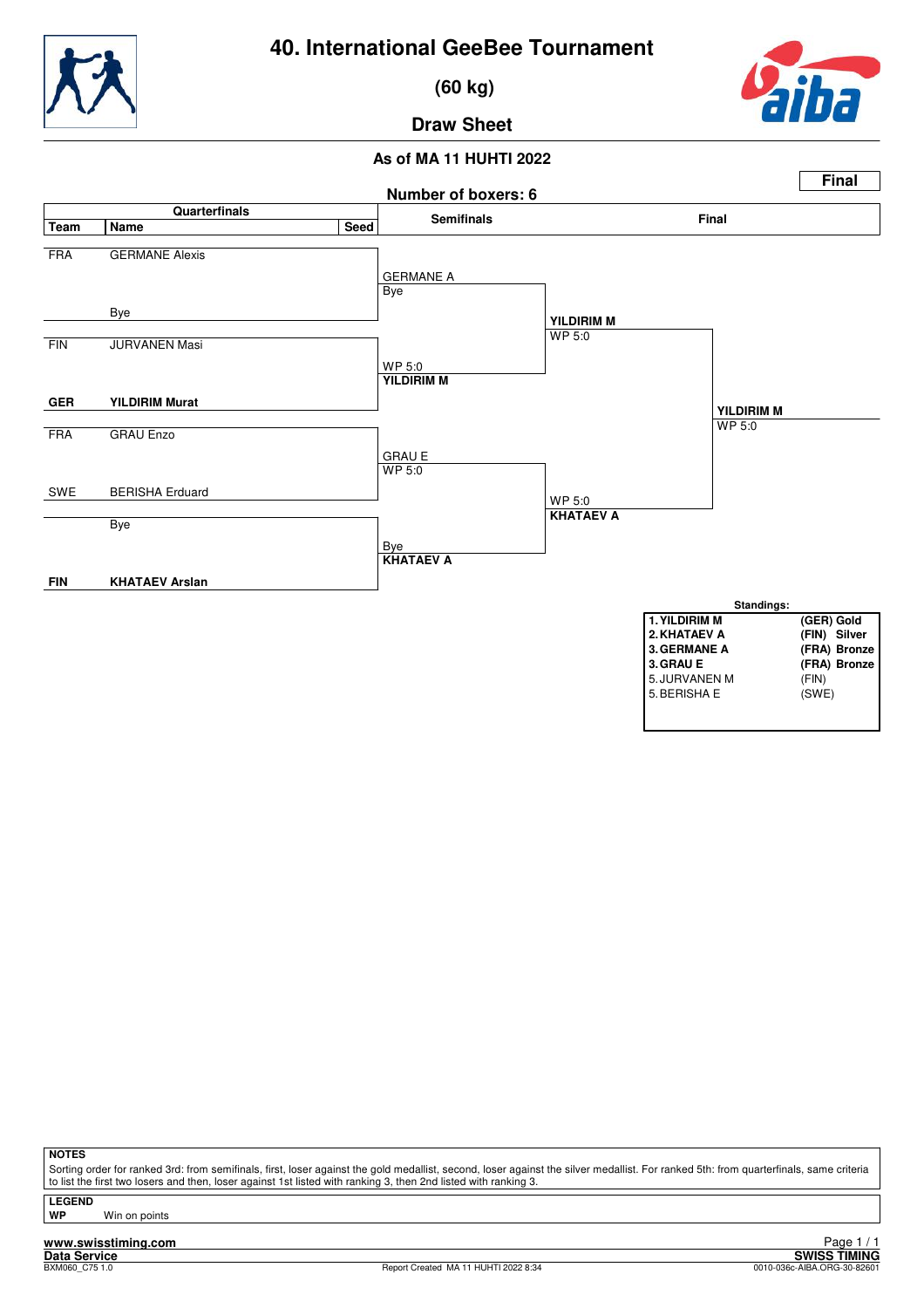

 **(63,5 kg)**



**Final**

**Draw Sheet**

#### **As of MA 11 HUHTI 2022**

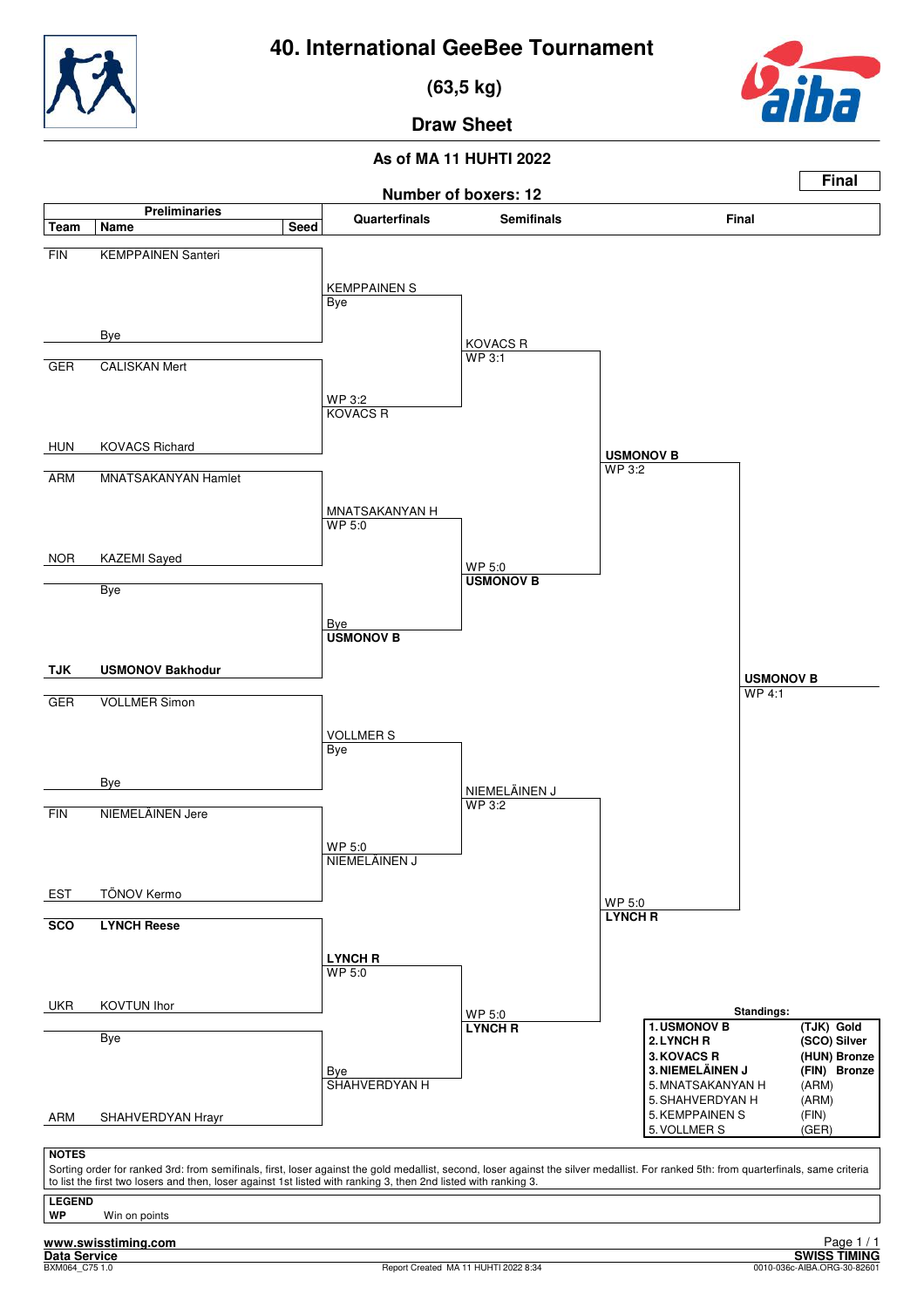

 **(67 kg)**



**Draw Sheet**



**NOTES**

Sorting order for ranked 3rd: from semifinals, first, loser against the gold medallist, second, loser against the silver medallist. For ranked 5th: from quarterfinals, same criteria to list the first two losers and then, loser against 1st listed with ranking 3, then 2nd listed with ranking 3.

**LEGEND**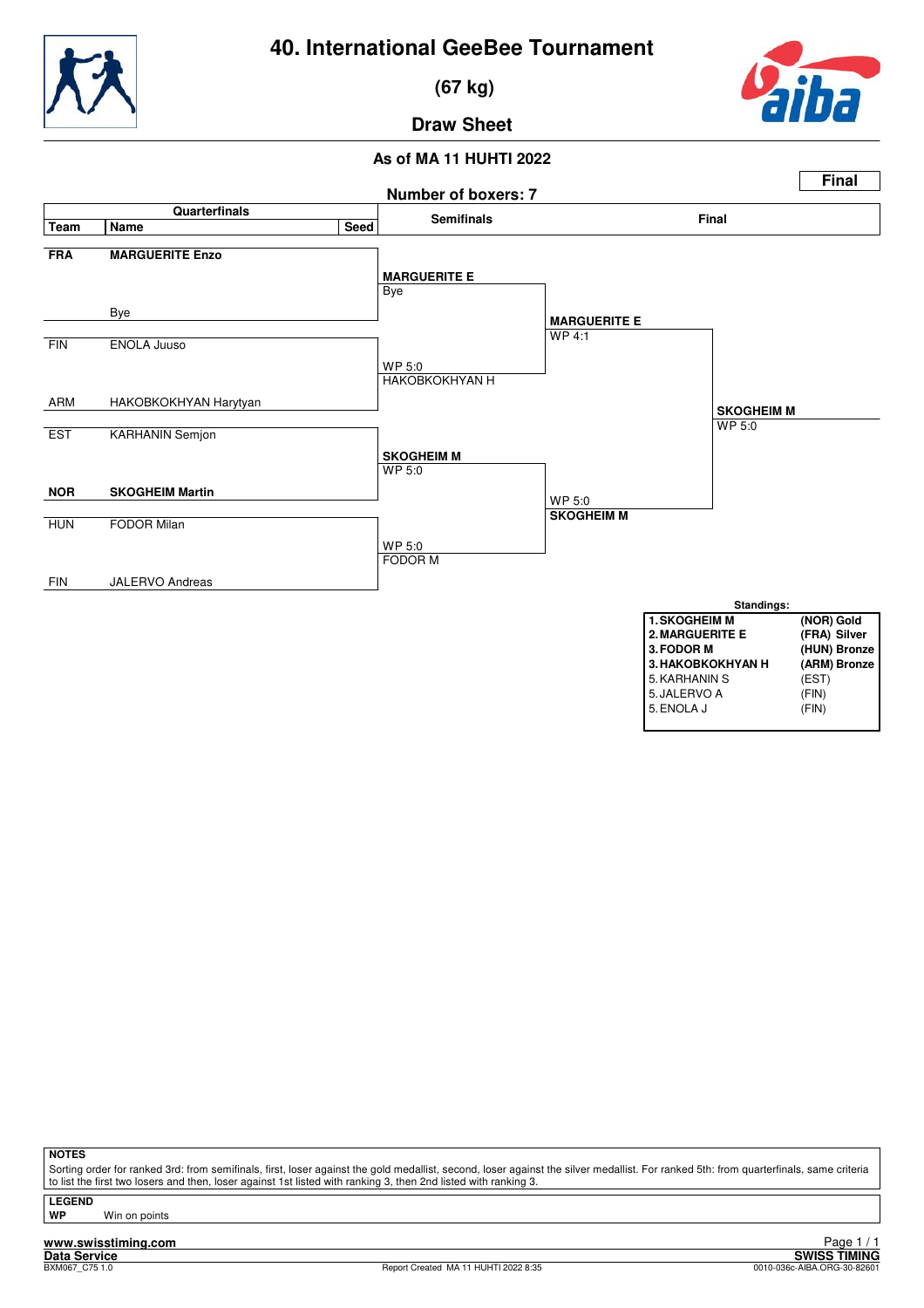

 **(71 kg)**



**Draw Sheet**

### **As of MA 11 HUHTI 2022**

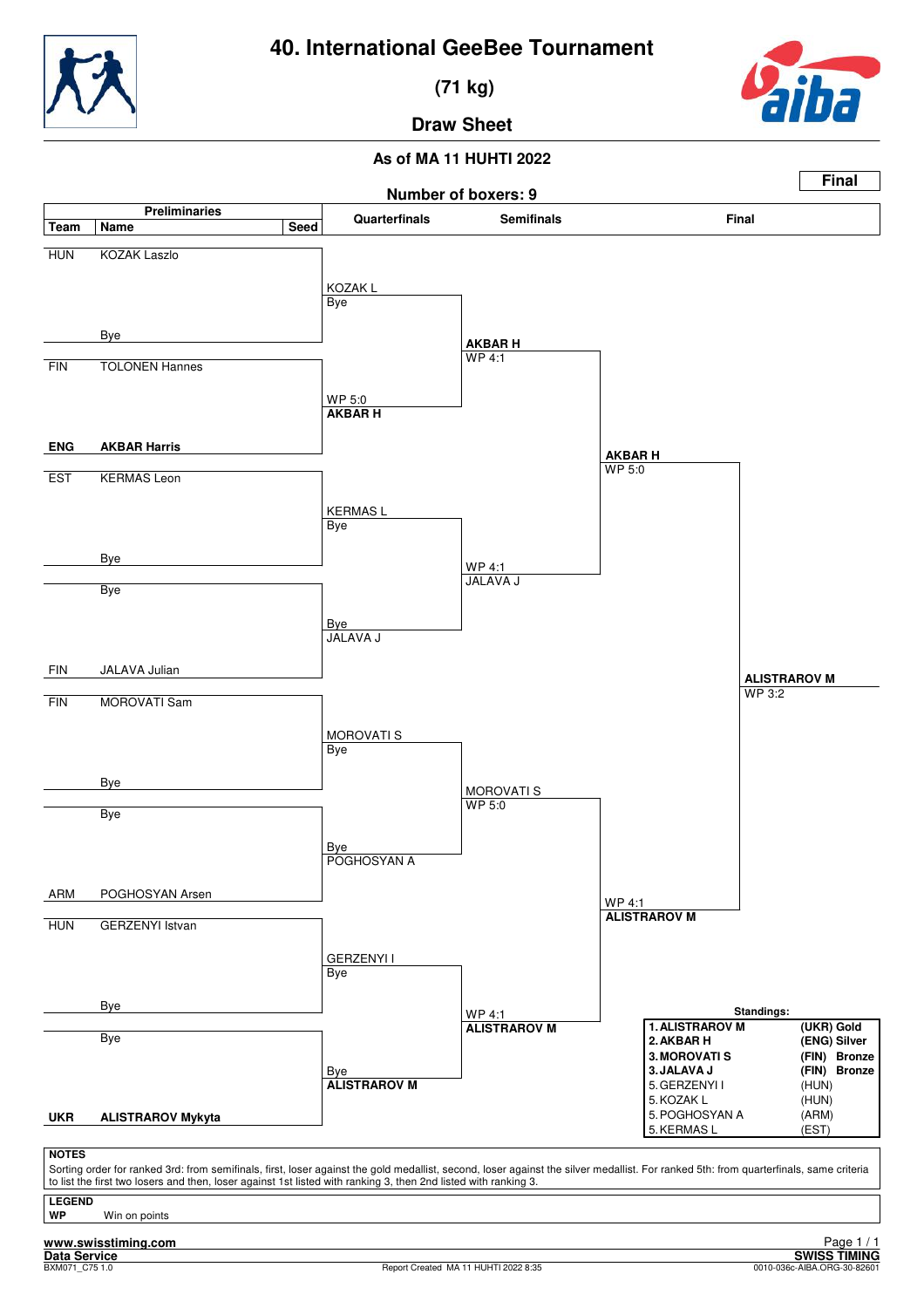



 **(75 kg)**



**Draw Sheet**

#### **As of MA 11 HUHTI 2022**



**NOTES**

Sorting order for ranked 3rd: from semifinals, first, loser against the gold medallist, second, loser against the silver medallist. For ranked 5th: from quarterfinals, same criteria to list the first two losers and then, loser against 1st listed with ranking 3, then 2nd listed with ranking 3.

**LEGEND**

Walkover **WP** Win on points

**www.swisstiming.com**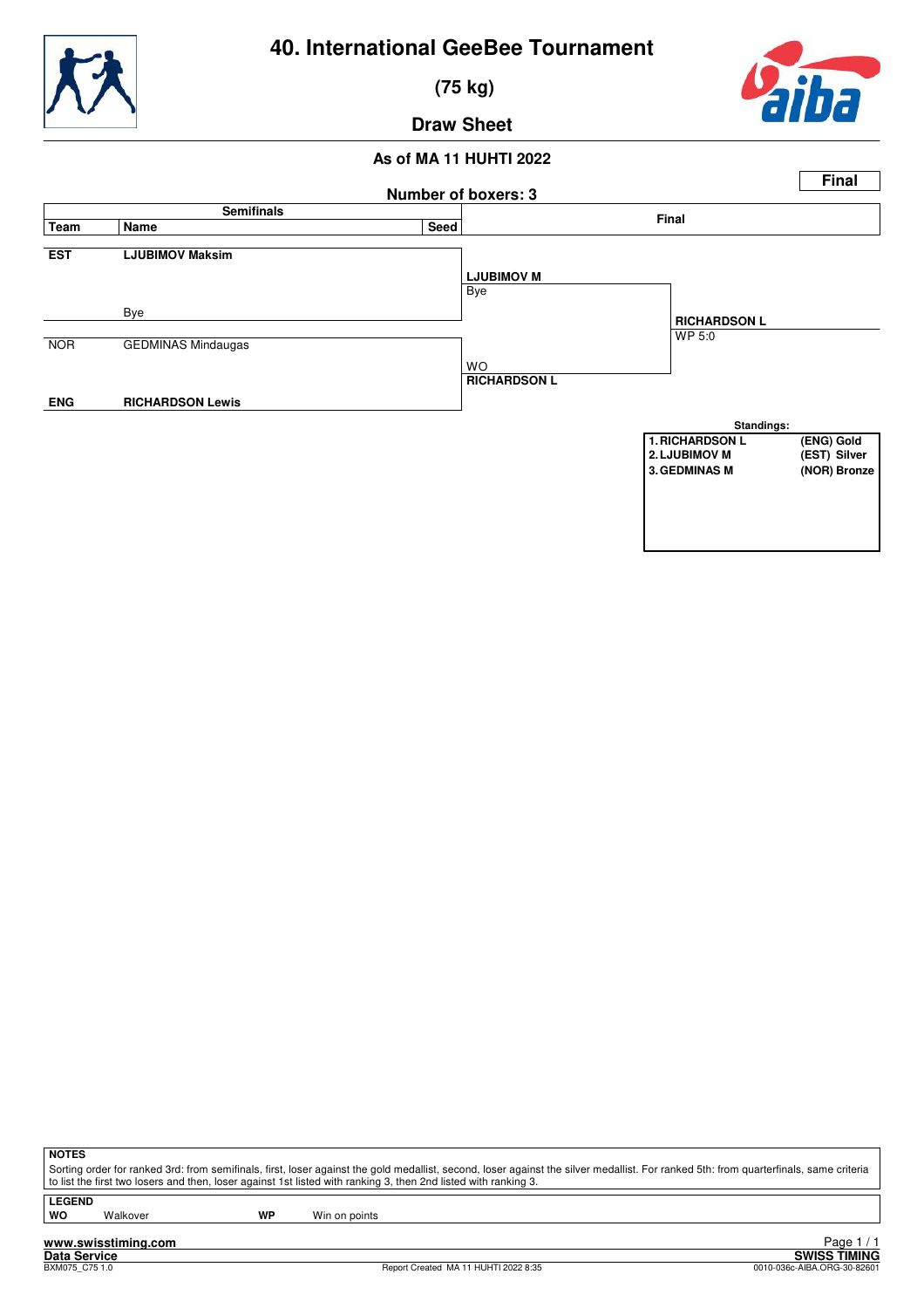

 **(80 kg)**



# **Draw Sheet**

#### **As of MA 11 HUHTI 2022**



**NOTES**

Sorting order for ranked 3rd: from semifinals, first, loser against the gold medallist, second, loser against the silver medallist. For ranked 5th: from quarterfinals, same criteria to list the first two losers and then, loser against 1st listed with ranking 3, then 2nd listed with ranking 3.

**LEGEND**

**Win on points** 

**www.swisstiming.com**<br>Data Service<br>BXM080\_C75.1.0

**Data Swiss TIMING**<br> **DATA SWISS TIMING**<br> **DREGLAR CRECATE** Page 1 / 1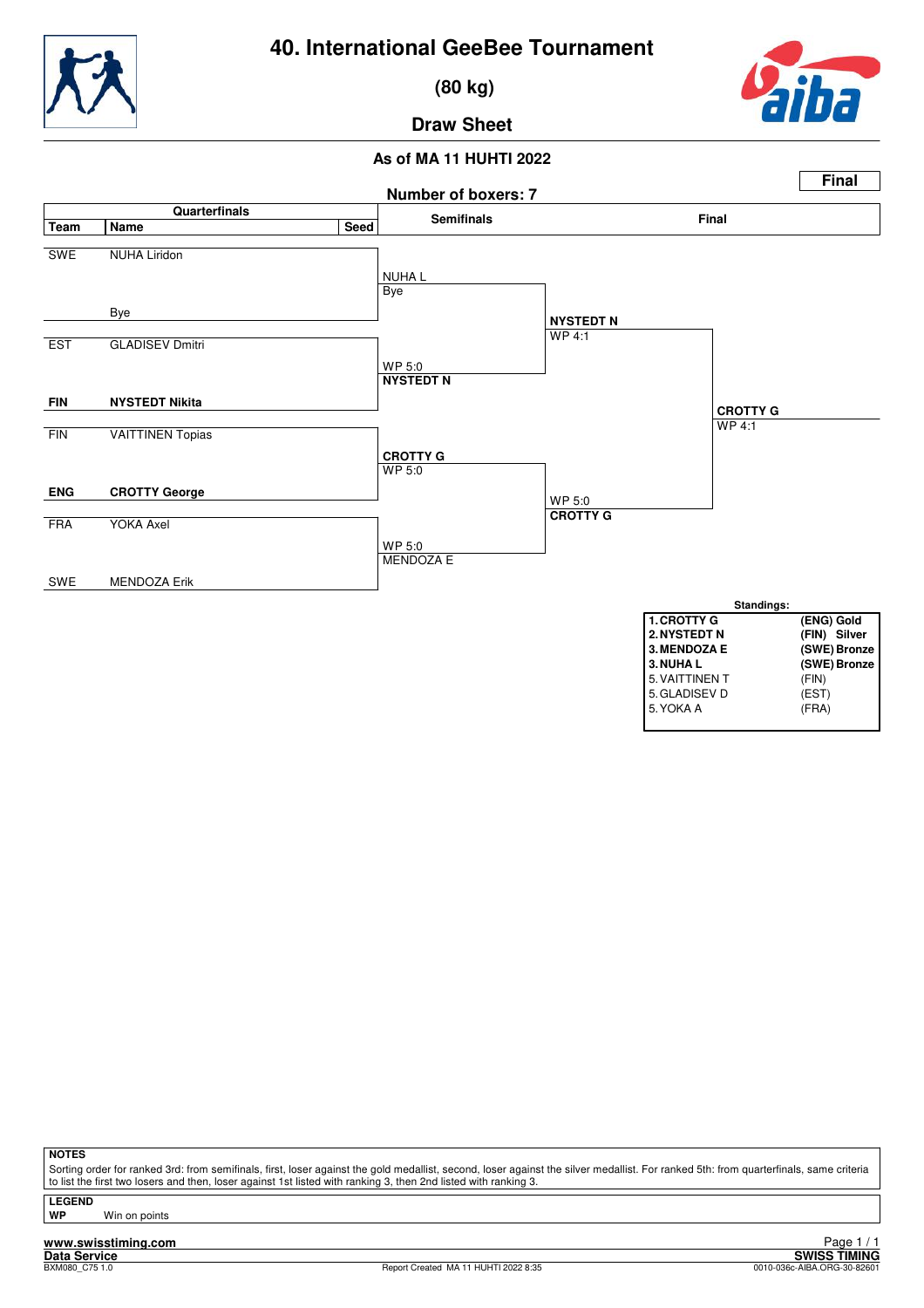

 **(86 kg)**

### **Draw Sheet**

#### **As of MA 11 HUHTI 2022**



| Standings:              |            |              |
|-------------------------|------------|--------------|
| <b>1. JUUSTI E</b>      | (FIN) Gold |              |
| <b>2. KOLEHMAINEN T</b> |            | (FIN) Silver |
|                         |            |              |
|                         |            |              |
|                         |            |              |
|                         |            |              |
|                         |            |              |
|                         |            |              |

**NOTES**

Sorting order for ranked 3rd: from semifinals, first, loser against the gold medallist, second, loser against the silver medallist. For ranked 5th: from quarterfinals, same criteria to list the first two losers and then, loser against 1st listed with ranking 3, then 2nd listed with ranking 3.

**LEGEND**

**Win on points**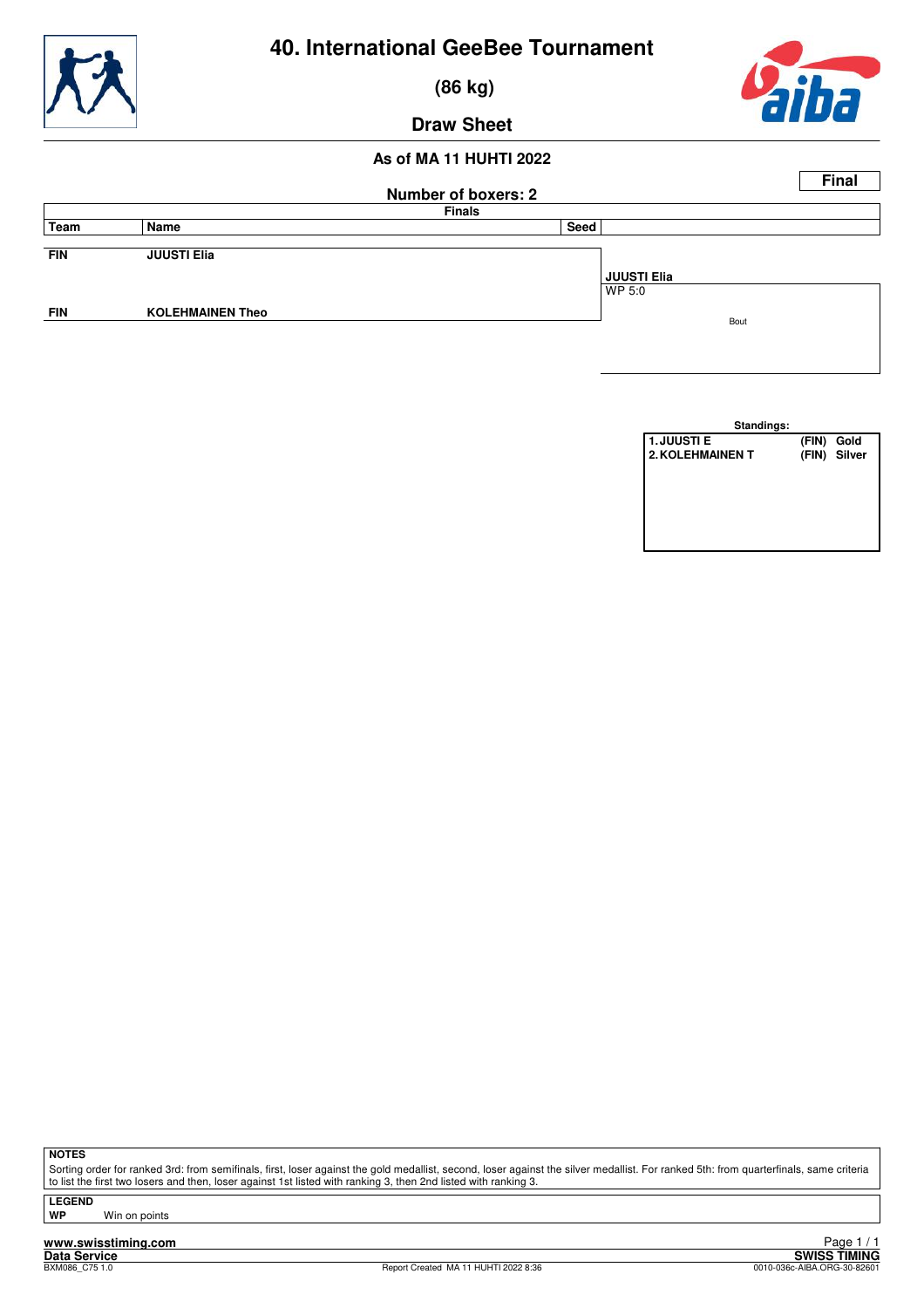



 **(92 kg)**



**Draw Sheet**

#### **As of MA 11 HUHTI 2022**



**NOTES**

Sorting order for ranked 3rd: from semifinals, first, loser against the gold medallist, second, loser against the silver medallist. For ranked 5th: from quarterfinals, same criteria to list the first two losers and then, loser against 1st listed with ranking 3, then 2nd listed with ranking 3.

**LEGEND**